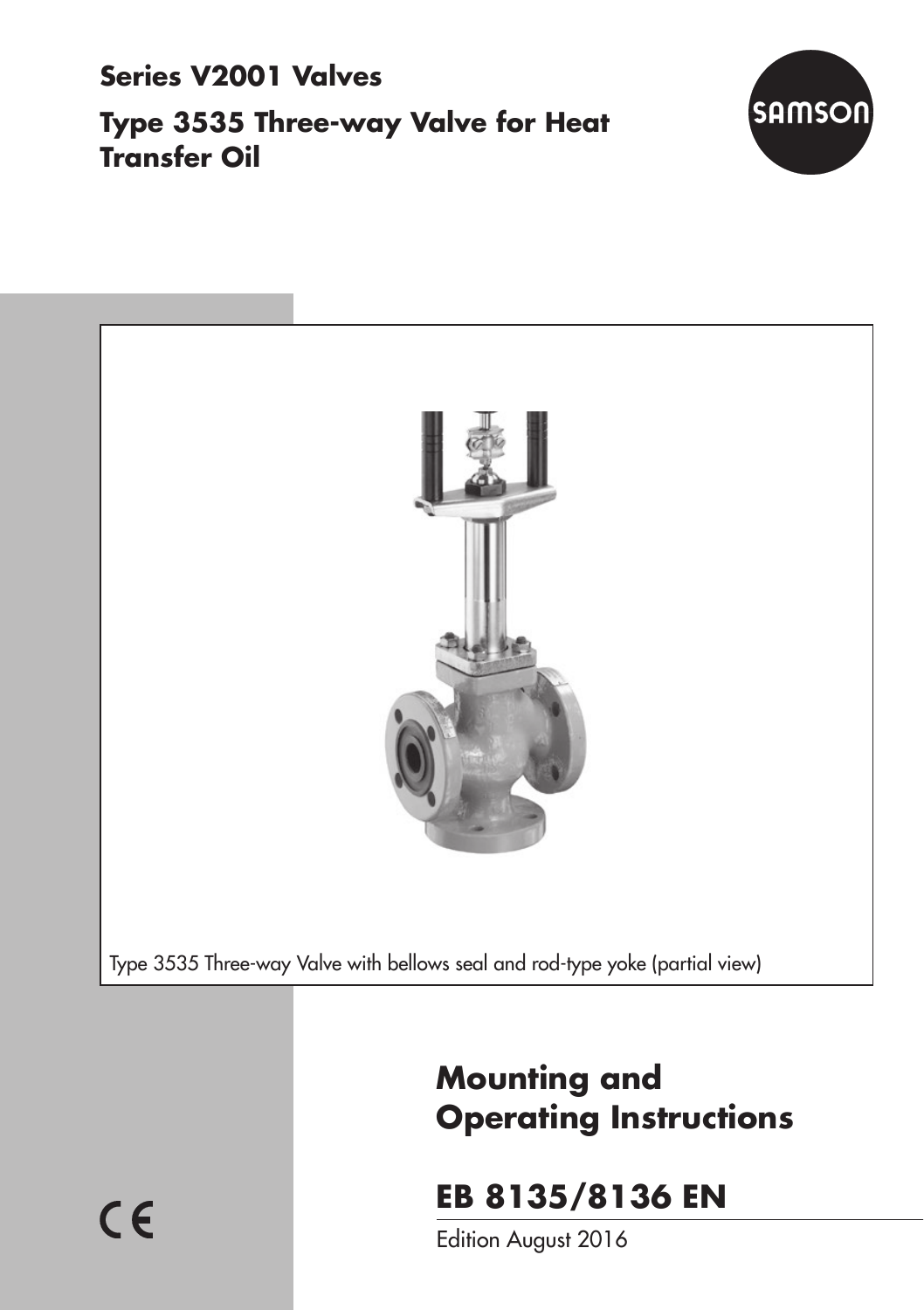#### Definition of signal words



#### *DANGER!*

*Hazardous situations which, if not avoided, will result in death or serious injury*



#### *WARNING!*

*Hazardous situations which, if not avoided, could result in death or serious injury*

#### *NOTICE*

*Property damage message or malfunction*



#### *Note:*

*Additional information*

*Tip:*

*Recommended action*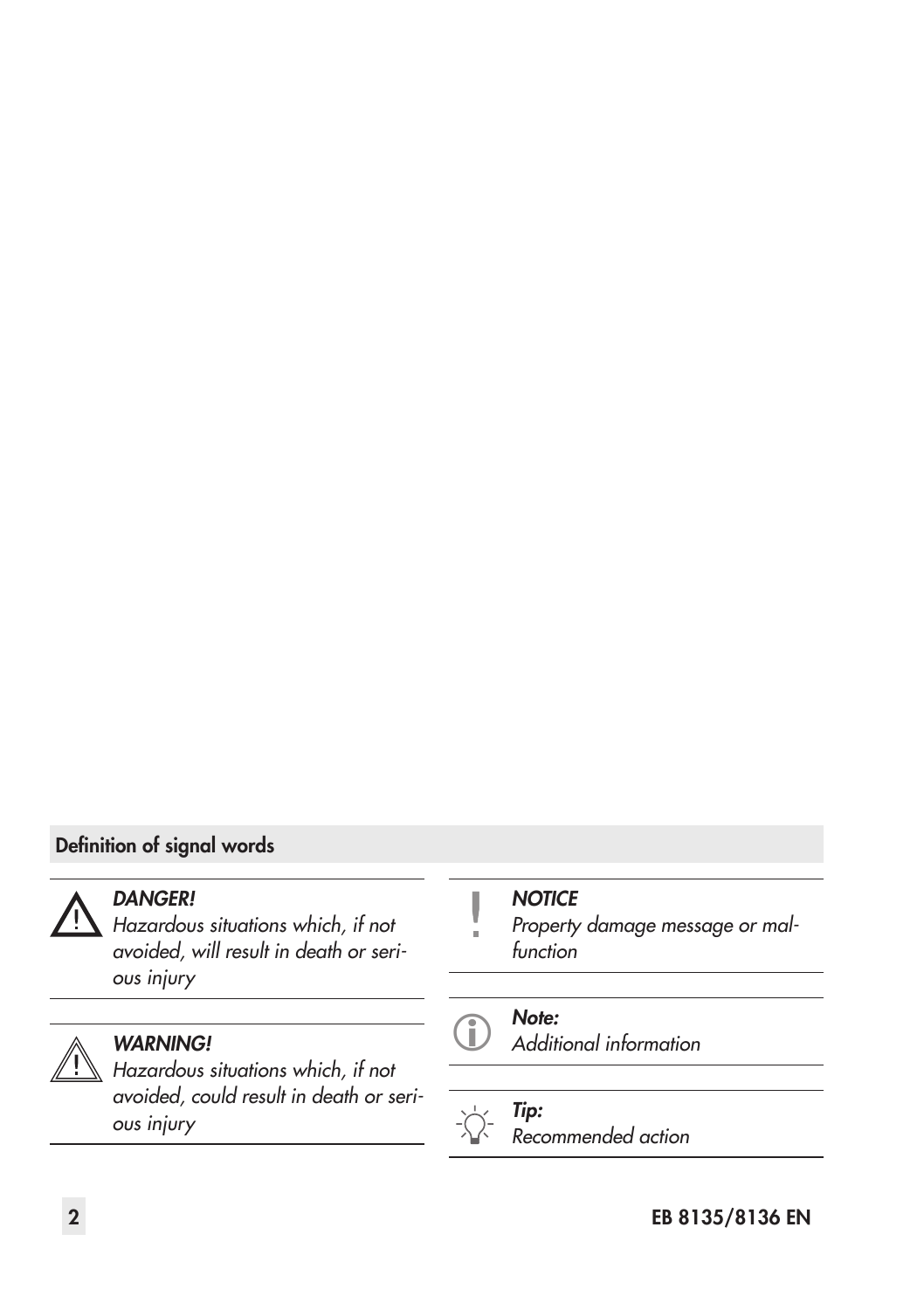| ı                     |  |
|-----------------------|--|
| $\mathbf{2}$          |  |
| 2.1                   |  |
| 22                    |  |
| 2.3                   |  |
| 3                     |  |
| 3.1                   |  |
| 3.2                   |  |
| 3.3                   |  |
| 4                     |  |
| 5                     |  |
| 51<br>5 1 1<br>5.1.2  |  |
| 5.2<br>5.2.1<br>5.2.2 |  |
| 5.3                   |  |
| 6                     |  |
| 61                    |  |
| 6.2                   |  |
| 7                     |  |
| 8                     |  |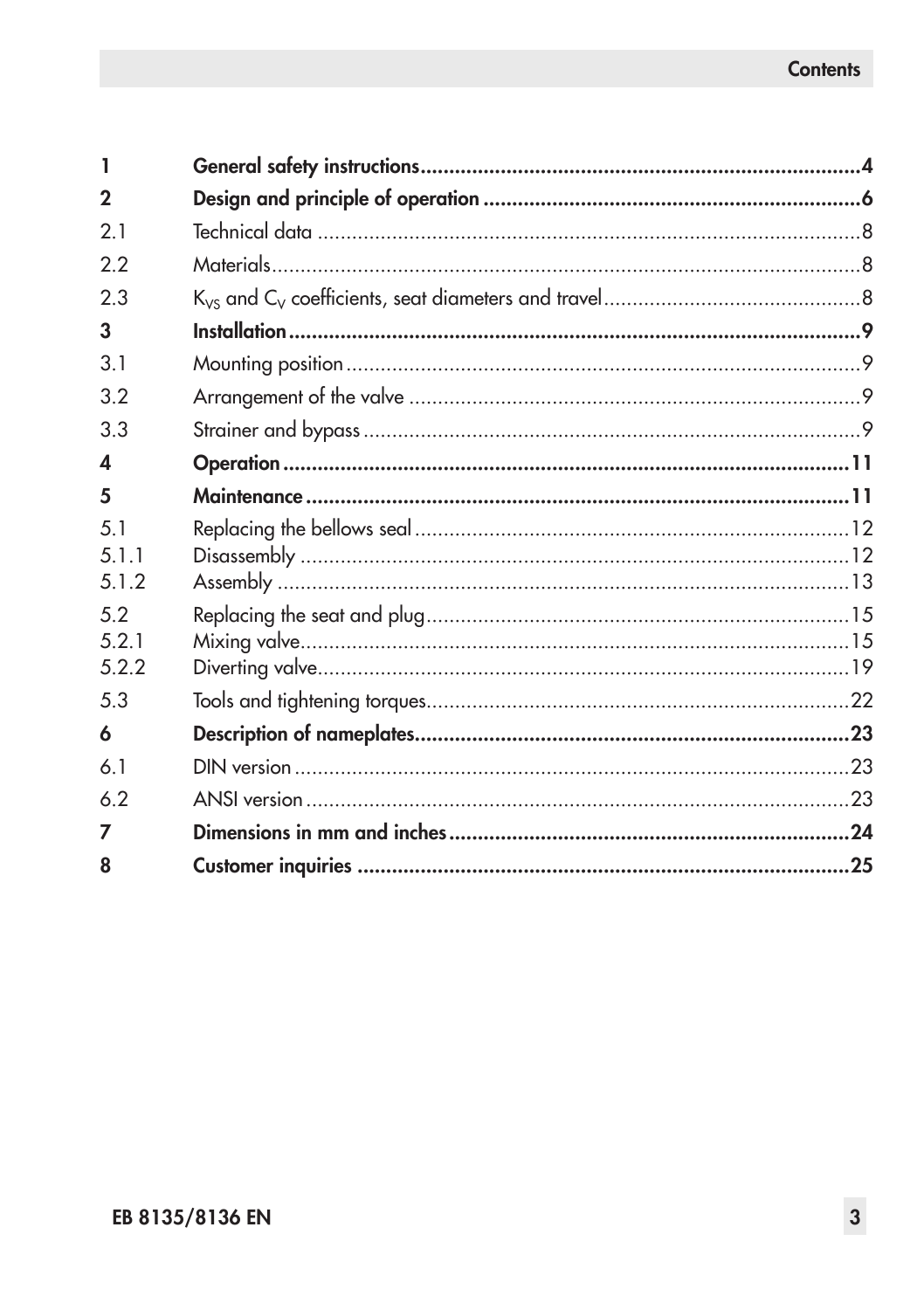### <span id="page-3-0"></span>1 General safety instructions

- *−* The control valve must be mounted, started up, or serviced by fully trained and qualified personnel only. Make sure employees or third persons are not exposed to any danger. All safety instructions and warnings given in these mounting and operating instructions, particularly those concerning installation, start-up and maintenance, must be strictly observed.
- *−* The control valves comply with the requirements of the European Pressure Equipment Directive 2014/68/EU. Valves with a CE marking have a declaration of conformity which includes information about the applied conformity assessment procedure. The declaration of conformity can be viewed and downloaded from  $\blacktriangleright$ <http://www.samson.de>.
- *−* To ensure appropriate use, only use the valve in applications where the operating pressure and temperatures do not exceed the specifications used for sizing the valve at the ordering stage. The manufacturer does not assume any responsibility for damage caused by external forces or any other external factors. Any hazards that could be caused in the valve by the process medium, the operating pressure, the signal pressure or by moving parts are to be prevented by taking appropriate precautions.
- Proper shipping and storage are assumed.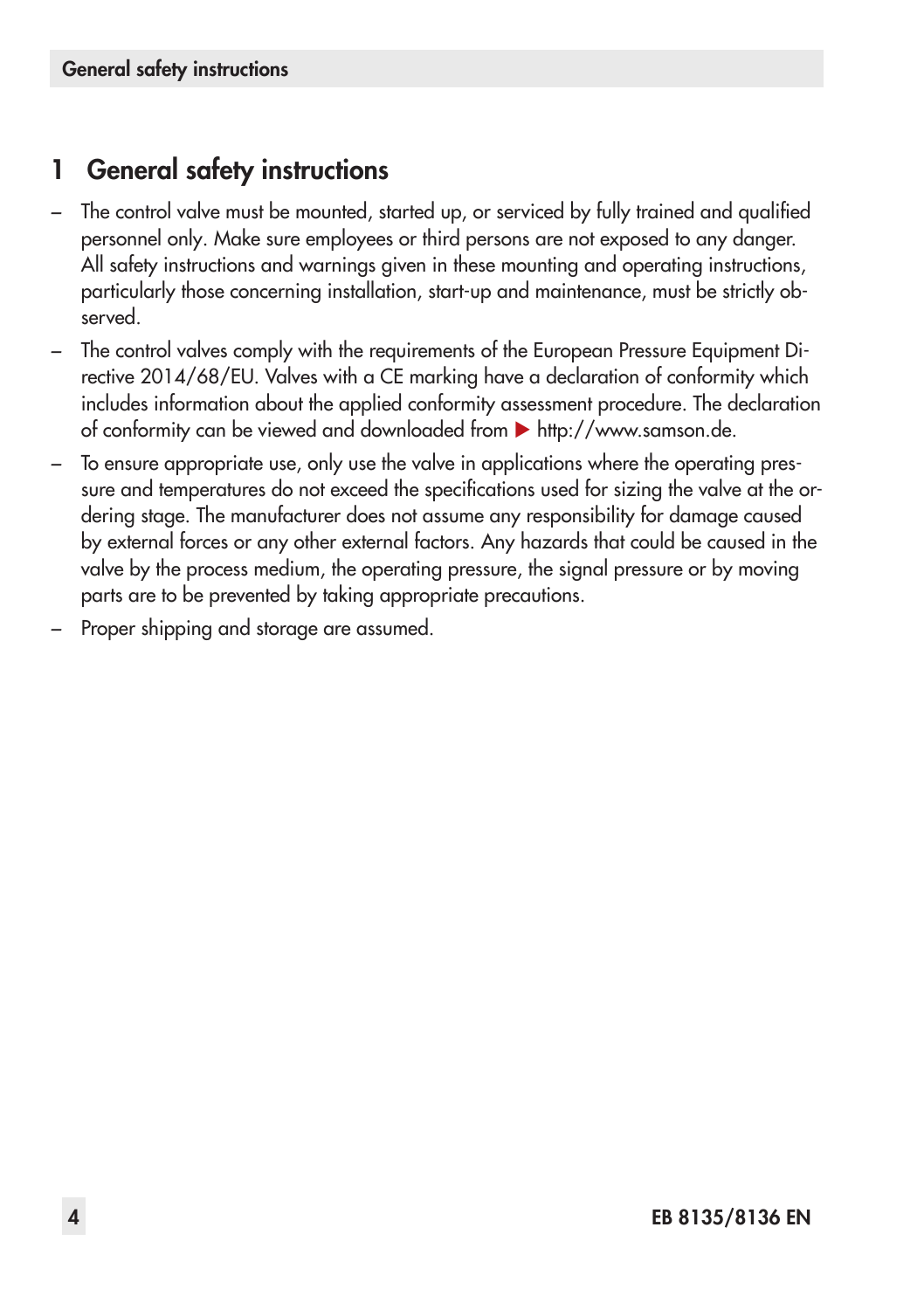#### Note:

- *−* For installation and maintenance, make sure the relevant section of the pipeline is depressurized and, depending on the process medium, drained as well. Depending on the field of application, allow the valve to cool down or heat up to reach ambient temperature before starting any work on it.
- *−* When working on the valve, make sure that the pneumatic air supply or power supply as well as the control signal are disconnected to prevent any hazards due to moving parts.
- *−* Be particularly careful if the actuator springs of pneumatic control valves are preloaded. Such actuators are labeled correspondingly and can also be identified by three long bolts protruding from the bottom of the actuator. Before starting any work on the valve, relieve the compression from the preloaded springs.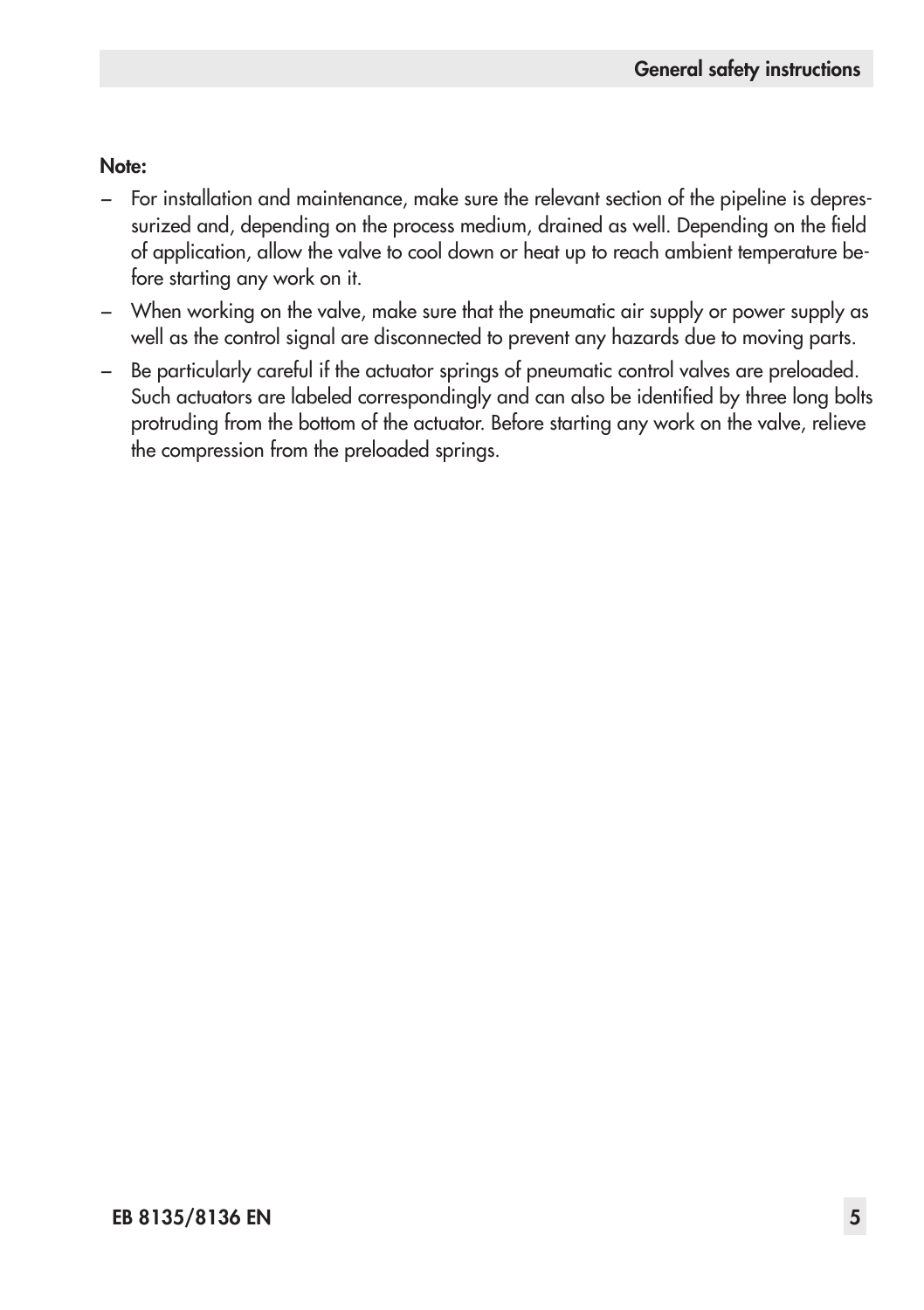### <span id="page-5-0"></span>2 Design and principle of operation

The Type 3535 Three-way Valve has a modular design and can be combined with pneumatic or electric actuators (as described in following):

| Control valve | Type<br>Actuator |           |
|---------------|------------------|-----------|
| 3535-P        | Pneumatic        | 3371-01xx |
| 3535-IP       | Electropneumatic | 3372-03xx |
| 3535-E1       | Flectric         | 5824-30   |
| 3535-E3       |                  | 3374      |

Depending on the plug arrangement, the three-way valve can be used either as a mixing or diverting valve.

In mixing valves, the process media to be mixed enter at valve ports A and B. The combined flow exits the valve at port AB.

In diverting valves, the process medium enters at the valve port AB and the partial flows exit at ports A and B.

The flow rate from ports A or B to AB and vice versa depends on the cross-sectional area of flow between the seats and plugs.

The plug (3, 3.1, 3.2) is moved by changing the control signal applied to the actuator.

The plug stem is sealed by a bellows seal and an additional packing (4.2) and is connected to the actuator stem (8.1) by the stem connector (7).

|     | Valve body            | 4.3 | Washer                 | 8.2  | Rod-type yoke         |
|-----|-----------------------|-----|------------------------|------|-----------------------|
| 1.1 | <b>Nuts</b>           | 5   | Bellows seal with plug | 9    | Nut                   |
| 1.2 | Gasket                |     | stem                   | 10.1 | Sleeve                |
| 2.1 | Top seat              | 5.1 | Coupling nut           | 10.2 | Short sleeve          |
| 2.2 | Bottom seat           | 5.2 | <b>Bellows housing</b> | 10.3 | Sleeve                |
| 3.1 | Top plug              | 5.3 | Gasket                 | 12   | Nut                   |
| 3.2 | Bottom plug           | 5.4 | Flange                 | 12.1 | Washer                |
| 4   | Threaded bushing      | 6   | Plug stem              | 12.2 | Retaining washers     |
| 4.1 | <b>Bushing</b>        | 6.1 | Stem connector nut     | X    | Position for open-end |
| 4.2 | Packing (spring-load- | 6.2 | Lock nut               |      | wrench                |
|     | ed for DN 65 and      | 7   | Stem connector         |      |                       |
|     | larger)               | 8.1 | Actuator stem          |      |                       |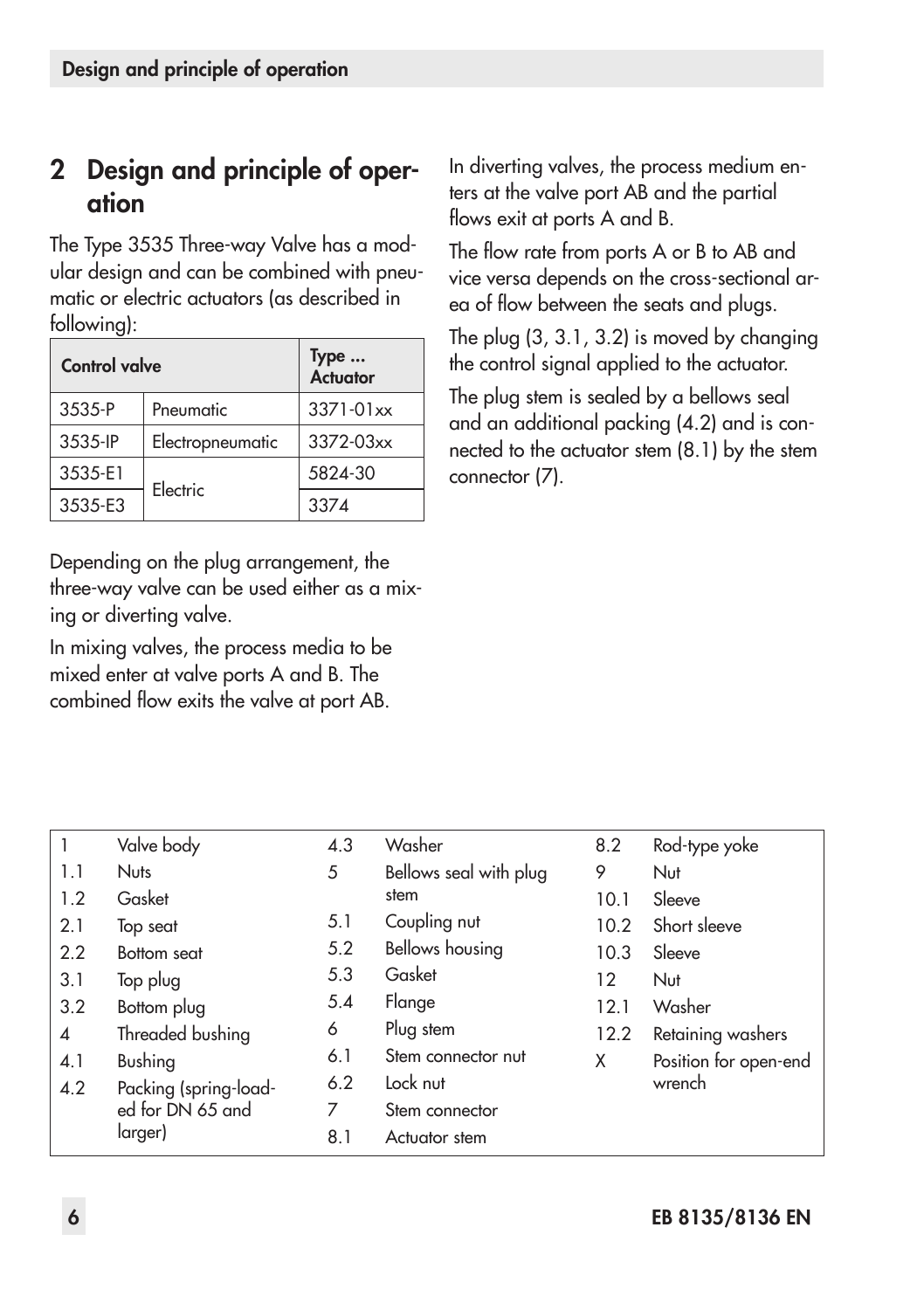<span id="page-6-0"></span>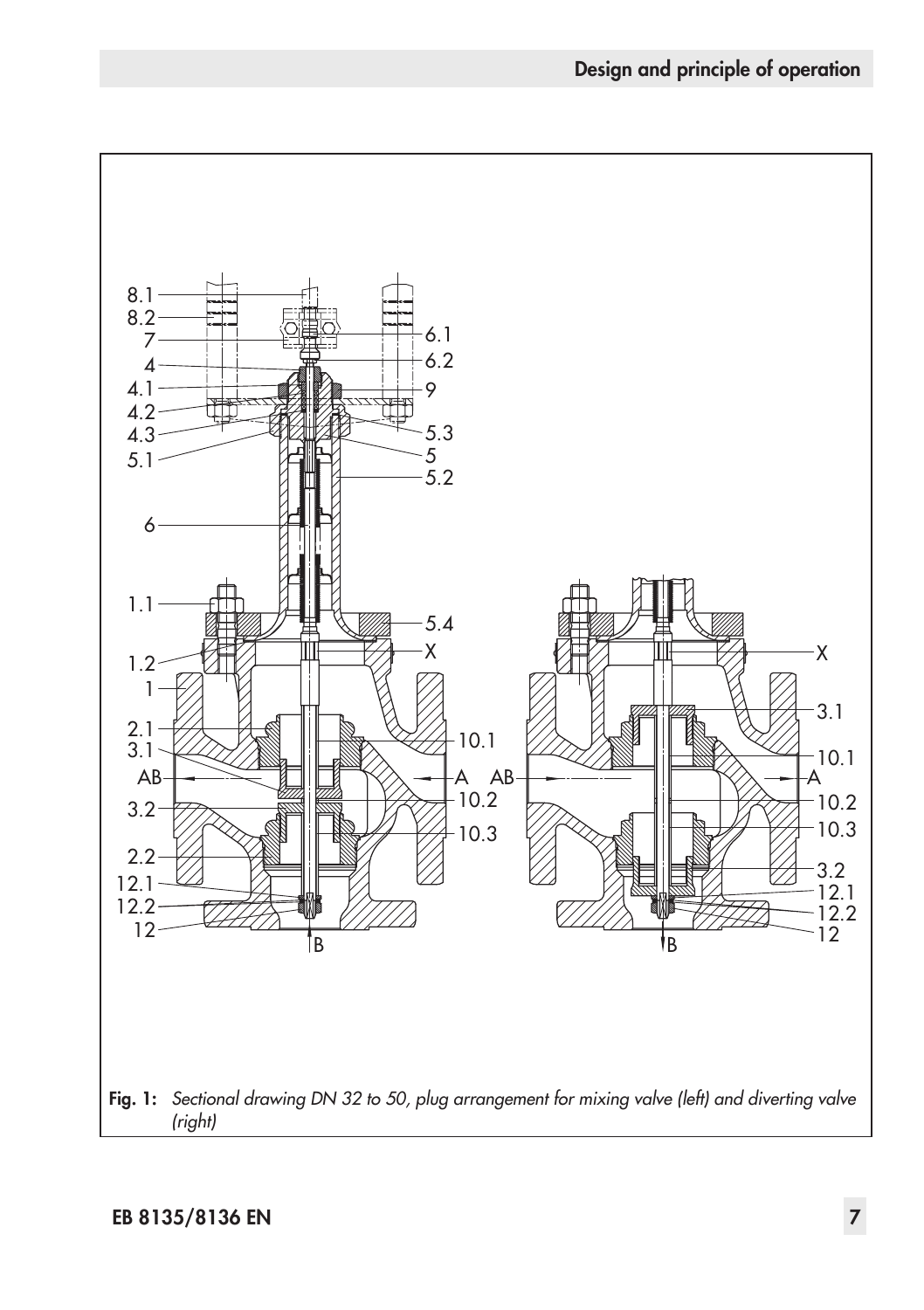## <span id="page-7-0"></span>2.1 Technical data

| <b>Valve size</b>     | DN 15 to 80                                                                        |                      |                                         | NPS $1/2$ to 3                         |                               |                                        |
|-----------------------|------------------------------------------------------------------------------------|----------------------|-----------------------------------------|----------------------------------------|-------------------------------|----------------------------------------|
| Material              | Spheroidal<br>graphite iron<br>EN-JS1049                                           | Cast steel<br>1.0619 | <b>Stainless</b><br>steel<br>1.4408     | Spheroidal<br>graphite<br>iron $A$ 395 | Cast steel<br><b>A216 WCC</b> | <b>Stainless</b><br>steel A351<br>CF8M |
| Pressure rating       |                                                                                    | PN 16 · PN 25        |                                         | Class $150 \cdot$ Class 300            |                               |                                        |
| Connection<br>Flanges | EN 1092-1 Form B1,<br>Raised face<br>Ra 3.2 to 12.5 pm<br>EN 1092-1, groove Form D |                      |                                         |                                        |                               |                                        |
| Seat-plug seal        | Metal seal                                                                         |                      |                                         |                                        |                               |                                        |
| Characteristic        | Linear                                                                             |                      |                                         |                                        |                               |                                        |
| Rangeability          | 30:1 up to DN 25 (NPS 1) $\cdot$ 50:1 for DN 32 (NPS 1) and larger                 |                      |                                         |                                        |                               |                                        |
| Temperature range     | $-10$ to $+350$ °C                                                                 |                      | 14 to 660 °F                            |                                        |                               |                                        |
| Leakage class         | DIN EN 1349: 0.05 % of K <sub>ys</sub>                                             |                      | ANSI/FCI 70-2: 0.05 % of C <sub>v</sub> |                                        |                               |                                        |
| Compliance            | CE.                                                                                |                      |                                         |                                        |                               |                                        |

## 2.2 Materials

| Valve size<br>DN 15 to 80<br>NPS $1/2$ to 3 |                                          |                      |                                     |                                      |                                  |                                        |
|---------------------------------------------|------------------------------------------|----------------------|-------------------------------------|--------------------------------------|----------------------------------|----------------------------------------|
| Valve body                                  | Spheroidal<br>graphite iron<br>EN-JS1049 | Cast steel<br>1.0619 | <b>Stainless</b><br>steel<br>1.4408 | Spheroidal<br>graphite<br>iron A 395 | Cast steel<br><b>A216 WCC</b>    | <b>Stainless</b><br>steel A351<br>CF8M |
| Valve bonnet                                | Cast steel S235JR (St 37)                |                      | 1.4408                              | Cast steel S235JR (St 37)            |                                  | 1.4408                                 |
| Seat                                        | ≤DN 25: 1.4305 · ≥DN 32: 1.4104          |                      |                                     |                                      | ≤NPS 1: 1.4305 · ≥NPS 1½: 1.4104 |                                        |
| Plug                                        |                                          | 1.4305               |                                     |                                      |                                  |                                        |
| <b>Bellows</b> seal                         | $1.4541 \cdot 1.4301$                    |                      |                                     |                                      |                                  |                                        |
| Packing                                     | <b>PTFE</b>                              |                      |                                     |                                      |                                  |                                        |
| Body gasket                                 |                                          |                      | Graphite on metal core              |                                      |                                  |                                        |

# 2.3  $K_{VS}$  and  $C_V$  coefficients, seat diameters and travel

| <b>Valve size</b>     | <b>DN</b>  | 15            | 20            | 25  | 32 | 40             | 50 | 65             | 80      |
|-----------------------|------------|---------------|---------------|-----|----|----------------|----|----------------|---------|
|                       | <b>NPS</b> | $\frac{1}{2}$ | $\frac{3}{4}$ |     |    | $1\frac{1}{2}$ | າ  | $2\frac{1}{2}$ | 3       |
| $K_{VS}$ coefficients |            | 4             | 6.3           | 8   | 16 | 20             | 32 | 50             | 80      |
| $C_v$ coefficients    |            | 5             | 7.5           | 9.4 |    | 23             | 37 | 60             | 94      |
| Seat Ø                | mm/in      |               | 24/0.94       |     |    | 40/1.57        |    |                | 65/2.56 |
| Travel                | mm/in      |               | 15/0.59       |     |    | 15/0.59        |    |                | 15/0.59 |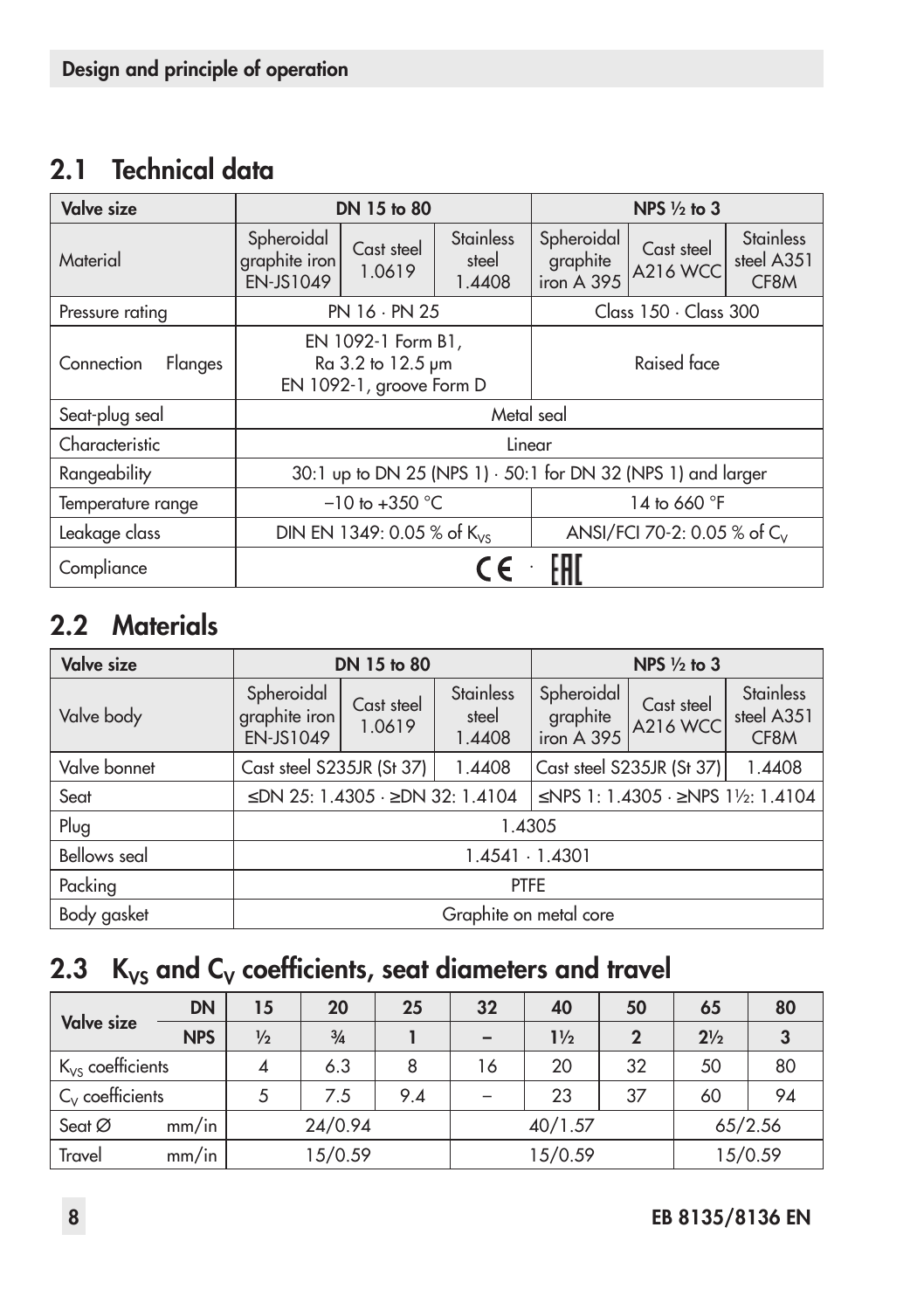# <span id="page-8-0"></span>3 Installation

Valve and actuator are delivered ready mounted.

Refer to the corresponding mounting and operating instructions for more details on the actuator used.

# 3.1 Mounting position

The valve can be mounted in any desired position.

 $\rightarrow$  Observe the restrictions for the actuator used.

### *NOTICE*

*Install the valve free of stress and with the least amount of vibrations as possible. If necessary, support the pipelines near the connections. Do not attach supports directly to the valve or actuator.*

#### Pipeline routing

*To ensure that the control valve functions properly, the pipeline must be straight and without any manifolds or disturbances for a distance of at*  least 6 times the valve size (DN) up*stream and downstream of the valve. Contact SAMSON if this distance cannot be observed. Flush the pipeline thoroughly before installation of the valve.*

# 3.2 Arrangement of the valve

Install the valve as shown in [Fig. 2](#page-9-0) depending on whether it is to be used for mixing or diverting service.

The plug arrangement (i.e. either mixing or diverting valve) is indicated on a label attached to the valve body.

Fail-safe action: the valve shuts off the flow of the heating medium or opens the flow of the cooling medium.

# 3.3 Strainer and bypass

We recommend installing a SAMSON Type 2 N Strainer upstream of the valve, and upstream of both inlet ports in mixing valves.

We recommend installing a shut-off valve both upstream of the strainer and downstream of the valve to ensure that the plant does not need to be shut down for maintenance. In addition, install a bypass line.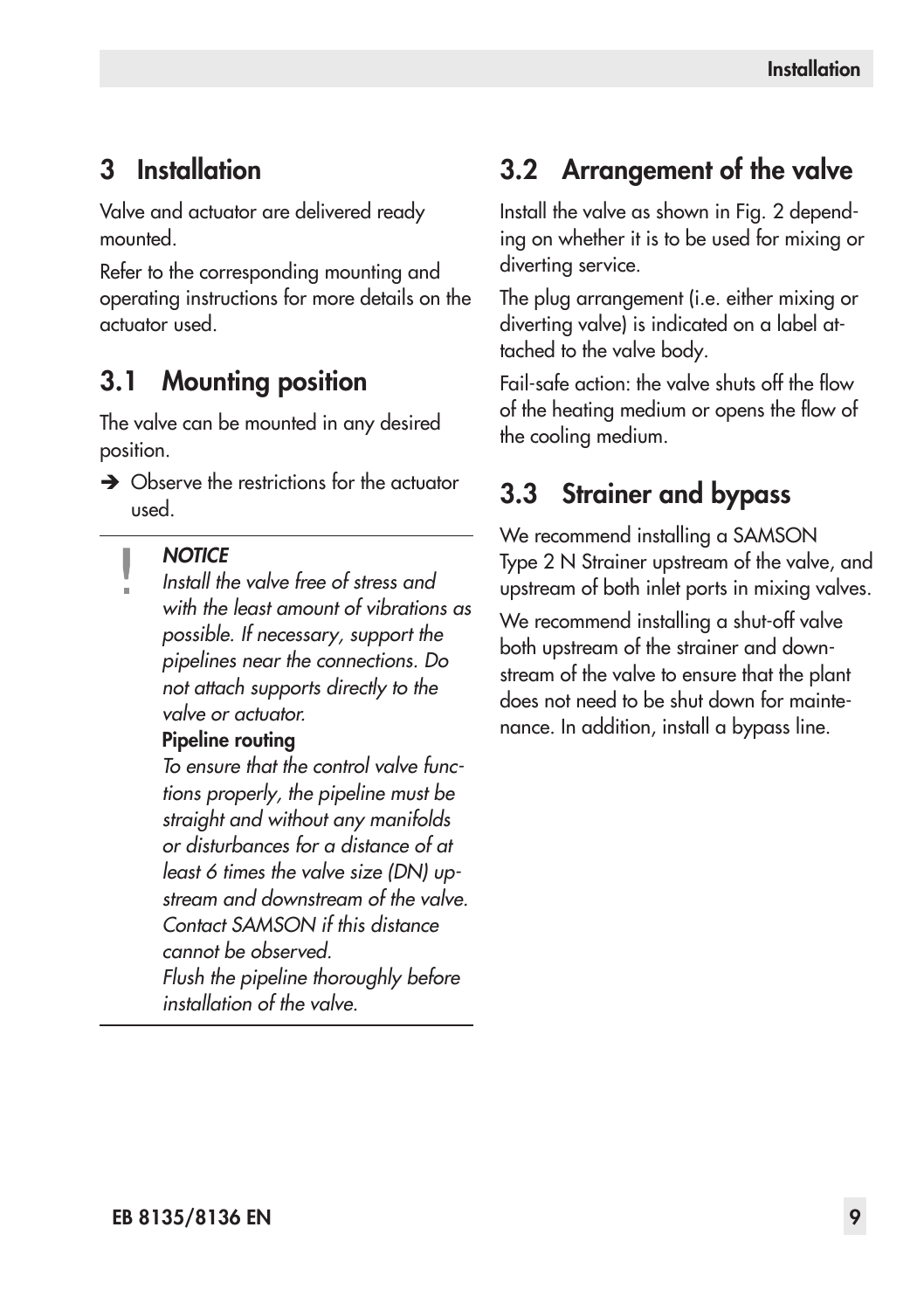<span id="page-9-0"></span>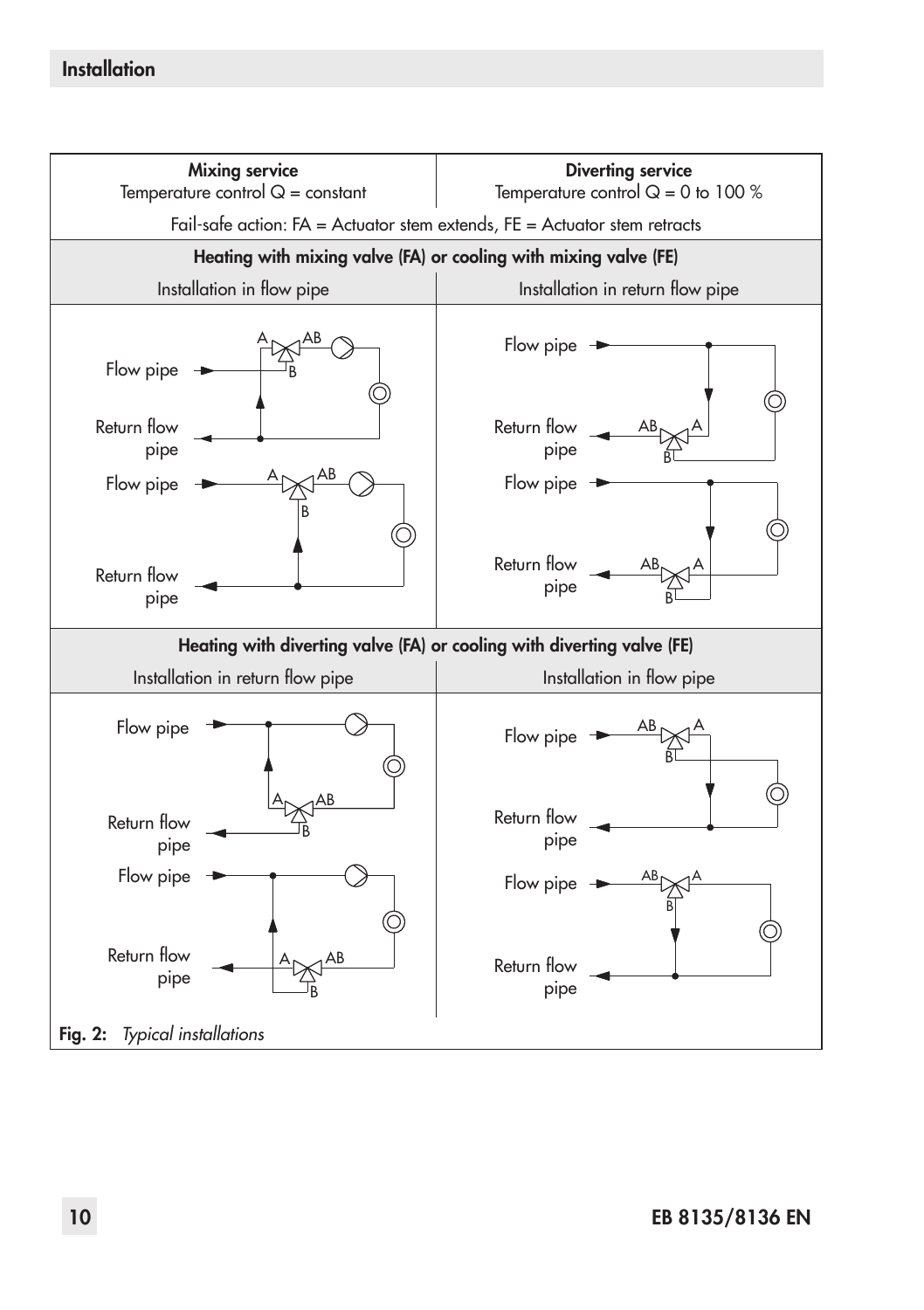# <span id="page-10-0"></span>4 Operation

The operating instructions only apply in conjunction with the actuator. Refer to the corresponding mounting and operating instructions.

### 5 Maintenance

The control valve is subject to normal wear, especially at the seat, plug, bellows, and packing.

Depending on the operating conditions, check the valve at regular intervals to prevent possible failure before it can occur.

External leakage can indicate that the bellows seal or packing is defective.

If the valve does not close tightly, tight shutoff may be impaired by dirt stuck between the seat and plug or by damaged facings.

Valves in DN 15 to 25 have a one-pieced plug, which is used for mixing and diverting valves using the same arrangement.

In valves ≥DN 32, two V-port plugs are used. In mixing valves, the plugs are guided in the seats from the inside. Whereas, in diverting valves, they are guided into the seats from the outside.

To keep the exact position of the plug, spacer sleeves are used to keep the plug on the plug stem. The different arrangement for valves in DN 32 to 50 and for valves in DN 65 and 80 as mixing and diverting valves is described in the section on assembly.

We recommend removing the parts, cleaning them, and, if necessary, replacing them with new ones.



*WARNING!*

- *− Before performing any work on the control valve, make sure the relevant plant section has been depressurized and, depending on the process medium, drained as well.*
- *− When used at high temperatures, allow the plant section to cool down to ambient temperature.*
- *− Make sure the electrical or pneumatic control signal for the actuator is switched off. Remove the signal pressure line of a pneumatic actuator.*
- *− Valves are not free of cavities. As a result, residual process medium might still be contained in the valve.*
- *− We recommend removing the valve from the pipeline.*

#### *NOTICE*

*Before performing any repair work, remove the actuator from the valve. Unscrew the screws on the stem con*nector (7) and the nut (9). Lift the actuator off the valve (see [Fig. 1](#page-6-0)).

#### *Note:*

Ť.

*The required tightening torques are*  specified in the following instructions. *Suitable seat wrenches are addition*ally listed in section [5.3](#page-21-1).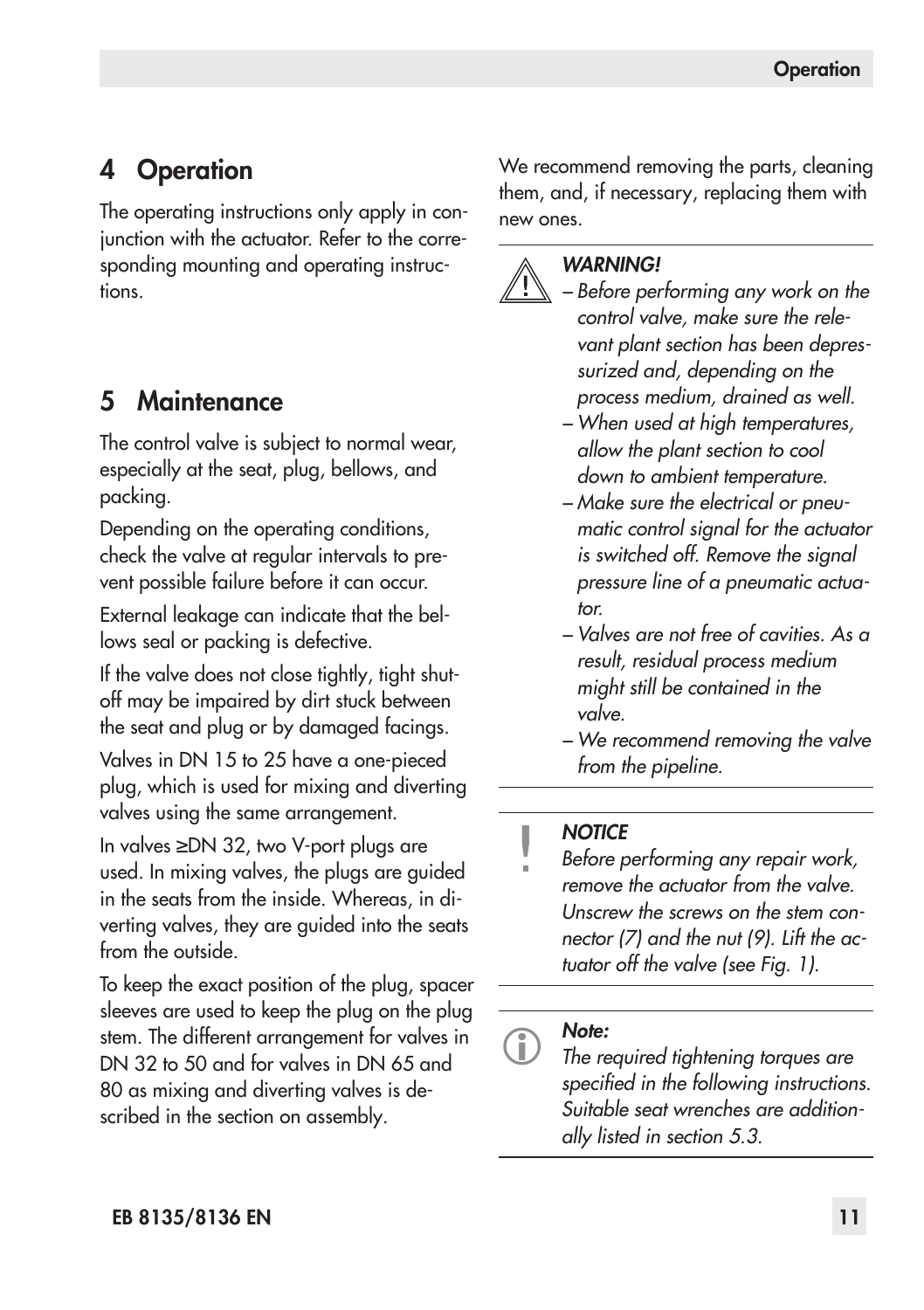# <span id="page-11-0"></span>5.1 Replacing the bellows seal

If the packing leaks, this is due to a defective bellows seal. In this case, the entire bellows seal assembly must be replaced together with the packing (4.2).

We recommend renewing the top gasket (5.3) and bottom gasket (1.2) at the bellows housing as well.

Mixing and diverting valves in DN 32 to 80 differ in the arrangement of their plugs and sleeves (see [Fig. 1\)](#page-6-0). Valves in DN 15 to 25 have the same plug and sleeve arrangement.

# 5.1.1 Disassembly

- 1. In valves ≤DN 50, unscrew the lock nut (6.2) and stem connector nut (6.1) from the plug stem.
- 2. Unscrew the coupling nut (5.1) from the bellows housing.
- 3. Remove nuts (1.1) and lift off the flange (5.4).
- 4. Pull out the bellows housing (5.2) and bellows seal as far as they will go. Place an open-end wrench SW 10 (≤DN 50) or SW 13 (≥DN 65) at the side on the hexagon (X) or at the flattened area of the plug stem to hold the stem stationary. Loosen the nut (12) and remove the wrench.
- 5. Unscrew the nut (12). Remove the two retaining washers (12.2) and washer (12.1).

### 6. DN 15 to 25

Carefully pull the plug stem (6) together with the bellows seal (5) and bellows

housing (5.2) out of the body from above.

### DN 32 to 80

Keep hold of the bottom plug of diverting valves or the bottom sleeve of mixing valves on the plug stem. Use a long screw (M8 for DN 32 to 50 and M12 for DN 65 and 80) to keep the plugs (3.x) and sleeves (10.x) in the right position. Carefully pull the plug stem together with the bellows seal (5) and bellows housing (5.2) out of the body from above. Guide the screw (to hold the plugs and sleeves) into the valve body and push upwards, allowing the plugs and sleeves to slide onto the screw.

7. Carefully clean all the parts and check them for damage. Replace the plug stem together with the bellows seal and packing with new parts.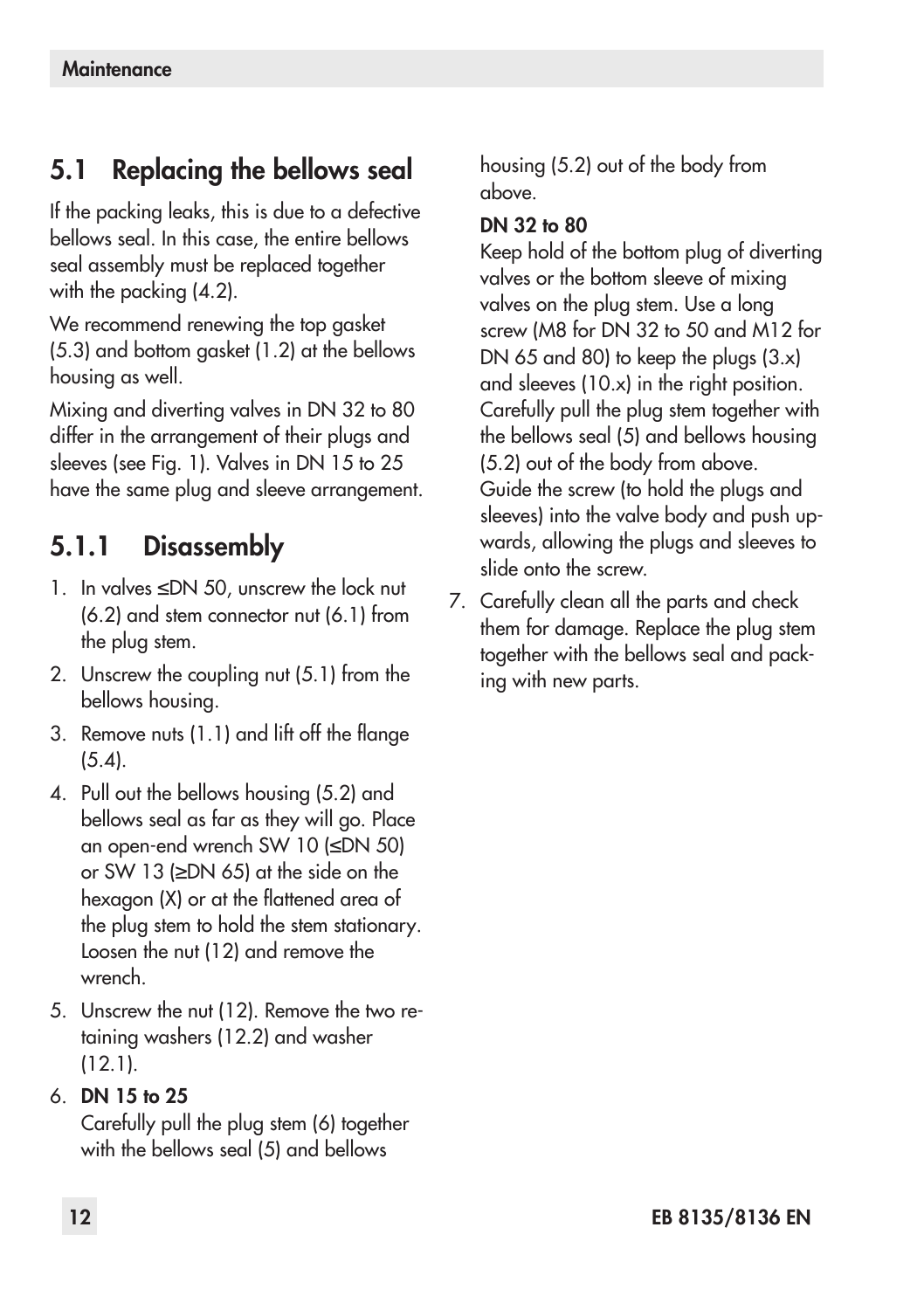<span id="page-12-0"></span>



# 5.1.2 Assembly

*Note:*

Œ.

*Contact your nearest SAMSON subsidiary or the SAMSON After-sales Service department for information on suitable lubricants.*

- 1. Apply a suitable lubricant to the gasket (5.3) and thread on the bellows housing.
- 2. Insert the gasket (5.3) on the bellows housing (5.2).
- 3. Push the bellows seal (5) together with the plug stem into the bellows housing. Tighten the coupling nut (5.1) by hand only at first.
- 4. Insert the gasket (1.2) into the valve body.
- 5. DN 15 to 25

Place the ready-assembled bellows seal assembly on the valve body, while guiding the plug stem through the holes in the plug.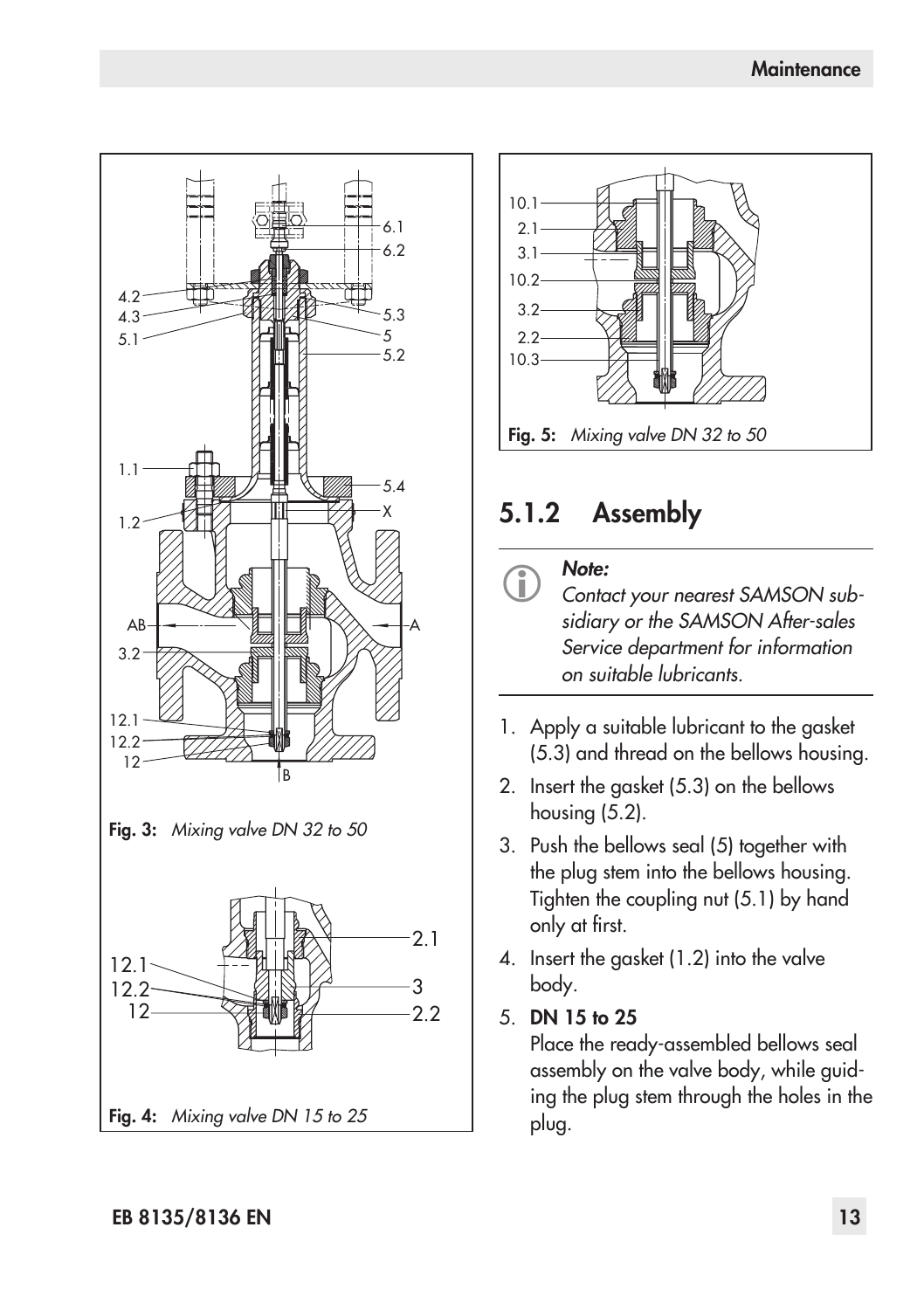#### DN 32 to 80

Gradually insert the plug stem of the ready-assembly bellows seal assembly (5) into the valve body, allowing the plugs and sleeves to slide from the screw (used to hold the plugs and sleeves) onto the plug stem.

6. First place the washer (12.1) and then the pair of serrated retaining washers (12.2) onto the plug stem, making sure the coarsely serrated surfaces of the retaining washers face each other and the radial ribs face outwards. Thread the nut (12) onto the plug stem by hand.

#### *Note:*

Œ

For valves in DN 15 to 50, a special *tool designed to hold the washers*  (12.1 and 12.2) can be ordered (see section [5.3](#page-21-1)). Especially on valves in DN 15 to 25, it is difficult to mount *the washers onto the plug stem due*  to insufficient space.

7. Slightly pull out the bellows housing (5.2) together with the bellows seal. Place an open-end wrench at the side on the hexagon or at the flattened area (X) of the plug stem to hold the stem stationary.

#### *NOTICE*

*Do not twist the bellows.*

8. Tighten the nut (12) to secure the plugs and the sleeves:

| Valve size | 15 to 50 | $65$ to $80$ |
|------------|----------|--------------|
| Nut (12)   | 15 Nm    | $25$ Nm      |

- 9. Remove the open-end wrench.
- 10. Place on the flange (5.4) and align it with the bellows housing (5.2), while making sure the gasket (1.2) is correctly positioned.
- 11. Fasten the nuts (1.1):

| <b>Valve size</b> | 15 to 25 | 32 to 50 | 65 to 80 |
|-------------------|----------|----------|----------|
| Nuts (1.1)        | M10      | M12      | M16      |
|                   | 10 Nm    | 30 Nm    | 90 Nm    |

Tighten the coupling nut (5.1) with 80 Nm tightening torque.

- 12. For DN 15 to 50, thread the lock nut (6.2) and stem connector nut (6.1) onto the top end of the plug stem again. Adjust the stem connector nut (6.1) to keep the dimension of 50 mm from the top of the bellows seal assembly (5) to the top of the stem connector nut (6.1) after the plug stem has been pushed completely into the valve (see [Fig. 15](#page-24-1)).
- 13.Mount the actuator onto the valve according to the associated mounting and operating instructions.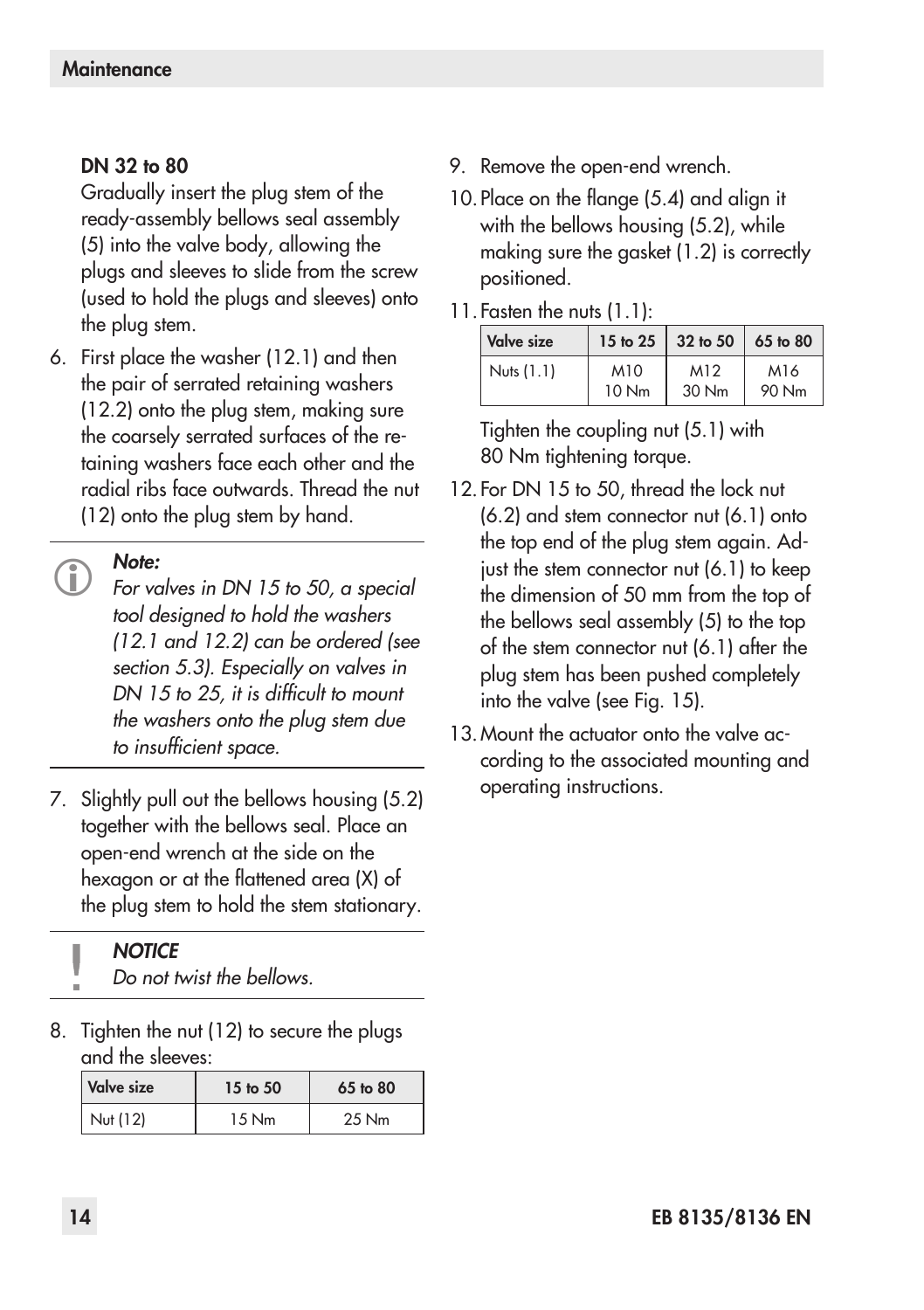# <span id="page-14-0"></span>5.2 Replacing the seat and plug

When replacing the seat and/or plug, we recommend renewing the gaskets (5.3, 1.2) at the top and bottom of the bellows housing as well.

# 5.2.1 Mixing valve

### **Disassembly**





- 1. In valves ≤DN 50, unscrew the lock nut (6.2) and stem connector nut (6.1) from the plug stem.
- 2. Unscrew the coupling nut (5.1) from the bellows housing. Remove nuts (1.1) and lift off the flange (5.4).
- 3. Pull out the bellows housing (5.2) and bellows seal as far as they will go. Place an open-end wrench SW 10 (≤DN 50) or SW 13 (≥DN 65) at the side on the hexagon (X) or at the flattened area of the plug stem to hold the stem stationary. Loosen the nut (12) and remove the wrench.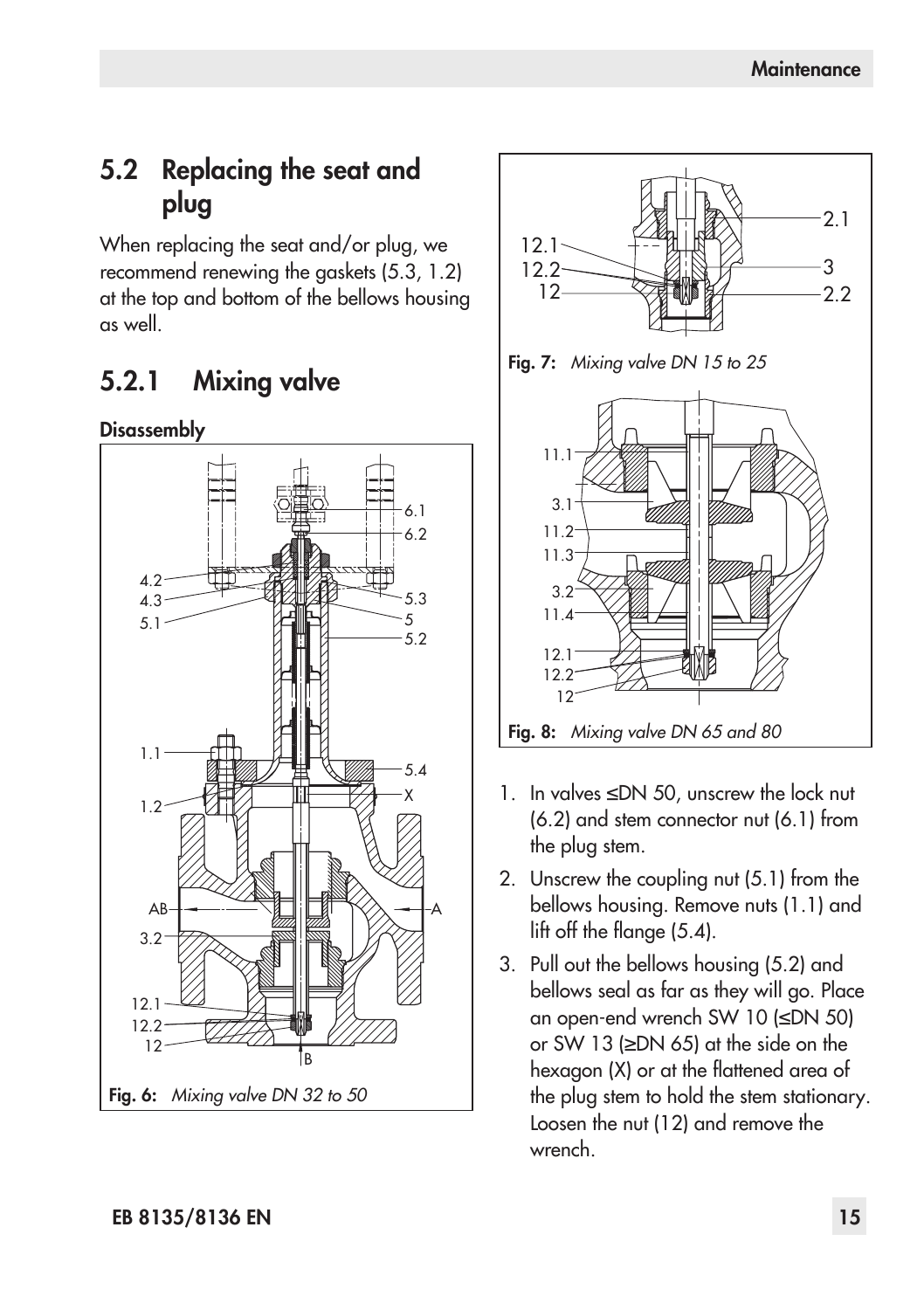#### **Maintenance**

4. Unscrew the nut (12). Remove the two retaining washers (12.2) and washer (12.1).

In mixing valves DN 32 to 80, pull bottom sleeve (10.3 or 11.4) off the plug stem.

5. Lift the bellows housing (5.2) together with the bellows seal (5) and carefully pull the plug stem (6) out of the valve body.

Pull the bellows seal (5) out of the bellows housing and remove the body gasket (1.2).

- 6. Carefully clean all the parts and check them for damage. Renew defective parts.
- 7. In valves ≥DN 32, remove sleeve (10.1 or 11.1).

Unscrew the top seat (2.1) using a suitable seat wrench (see section [5.3](#page-21-1)).

#### 8. DN 15 to 25

Remove the plug (3) from the valve body.

#### DN 32 to 50

Remove the top plug (3.1), sleeve (10.2), and bottom plug (3.2) from the valve body.

#### DN 65/80

Remove the top plug (3.1), sleeves (11.2 and 11.3), and bottom plug (3.2) from the valve body.

- 9. Unscrew the bottom seat (2.2) from the valve body.
- 10.Carefully clean all the parts and check them. If necessary, renew or machine them.

#### Assembly



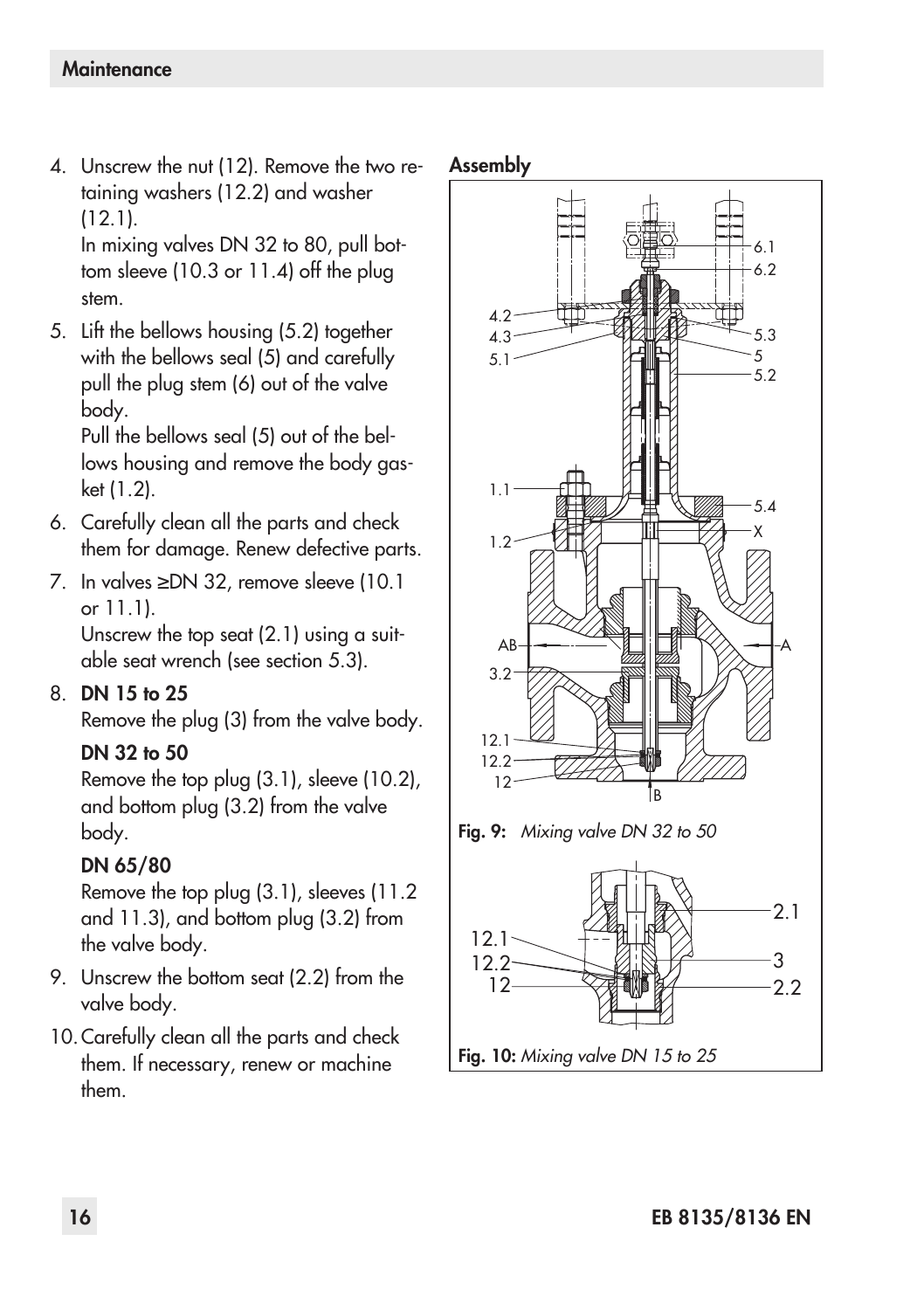

- 1. Apply a suitable lubricant to the gasket (5.3) and thread on the bellows housing.
- 2. Insert the gasket (5.3) on the bellows housing (5.2).
- 3. Push the bellows seal (5) together with the plug stem into the bellows housing. Tighten the coupling nut (5.1) by hand only at first.
- 4. Apply a suitable lubricant to the thread and the sealing cone of the new or machined seats.
- 5. Use the seat wrench to screw in the bottom seat (2.2), observing the correct tightening torques:

| <b>Valve size</b>    | 15 to 25 | 32 to 50 | 65 to 80                                           |
|----------------------|----------|----------|----------------------------------------------------|
| Seat thread          |          |          | $M32 \times 1.5$ $M58 \times 1.5$ $M90 \times 1.5$ |
| Tightening<br>torque | 120 Nm   | 500 Nm   | 1050 Nm                                            |

#### 6. DN 15 to 25

Insert the plug (3) into the bottom seat (2.2).

#### DN 32 to 50

Insert the bottom plug (3.2) into the bottom seat (2.2).

Place the short sleeve (10.2) and top plug (3.1) one after the other onto the bottom plug. To fix them into position, insert a long M8 screw through the bottom plug.

### DN 65/80

Insert the bottom plug (3.2) into the bottom seat (2.2).

Place the two short sleeves (11.3 and 11.2) and top plug (3.1) one after the other onto the bottom plug. To fix them into position, insert a long M12 screw through the bottom plug.

- 7. Screw the top seat (2.1) into the body, ensuring that the top plug can easily slide into the seat. Refer to table in step 5 for the correct tightening torque.
- 8. Insert the gasket (1.2) into the top valve flange.

### 9. DN 15 to 25

Carefully place the bonnet onto the valve, while guiding the plug stem into the plug (3).

### DN 32 to 50

Slide the sleeve (10.1) over the plug stem. Carefully place on the bonnet, while guiding the plug stem through the top plug (3.1), sleeve (10.2), and bottom plug (3.2) and, at the same time, remove the M8 screw.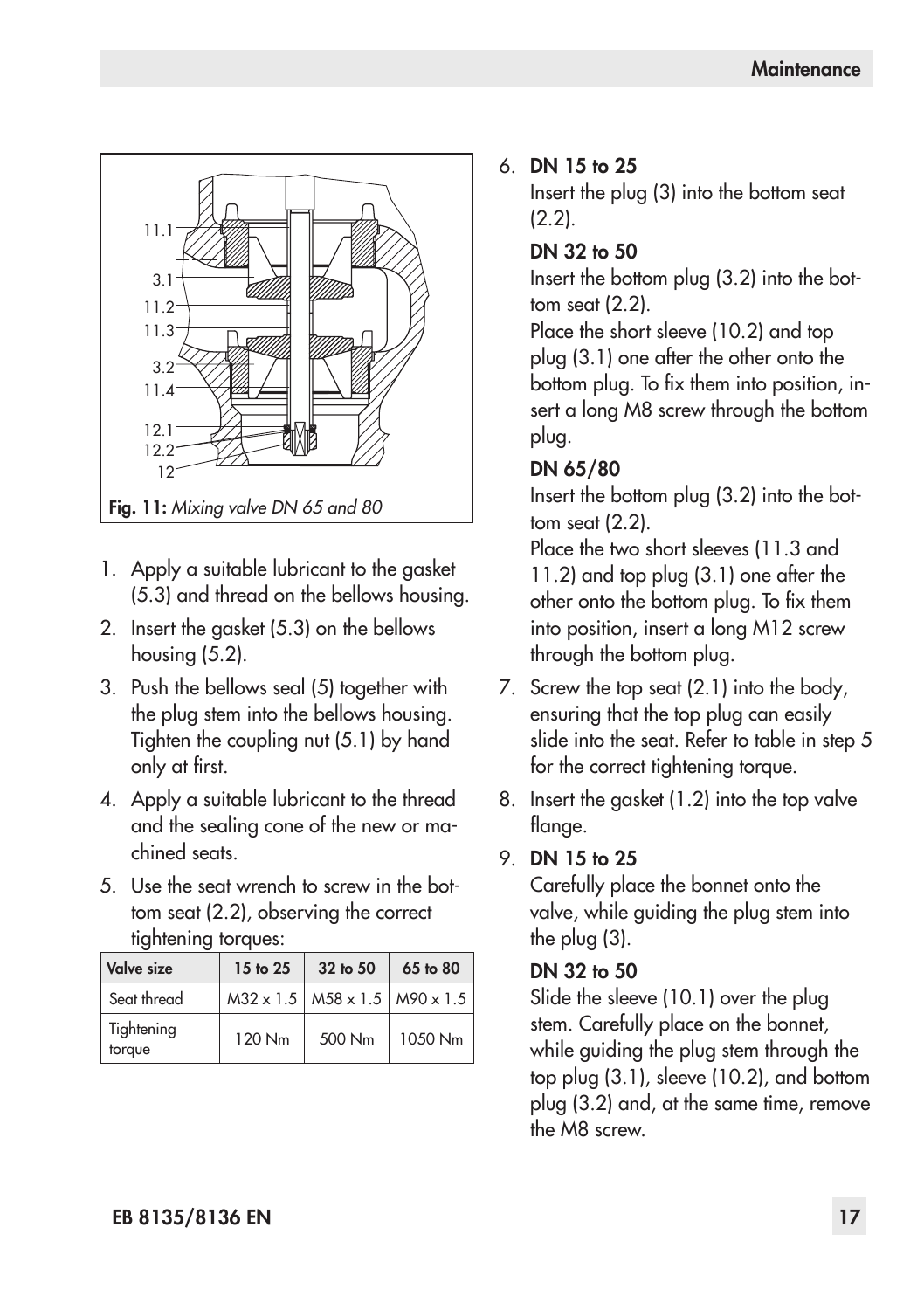Slide the sleeve (10.3) onto the plug stem from underneath.

#### DN 65 and 80

Slide the sleeve (11.1) over the plug stem. Carefully place on the bonnet, while guiding the plug stem through the top plug (3.1), two sleeves (11.2 and 10.3), and bottom plug (3.2) into the body and, at the same time, remove the M12 screw.

Slide the sleeve (11.4) onto the plug stem from underneath.

10. First place the washer (12.1) and then the pair of serrated retaining washers (12.2) onto the plug stem, making sure the coarsely serrated surfaces of the retaining washers face each other and the radial ribs face outwards. Thread the nut (12) onto the plug stem by hand.

#### *Note:*

Œ

For valves in DN 15 to 50, a special *tool designed to hold the washers*  (12.1 and 12.2) can be ordered (see section [5.3](#page-21-1)). Especially on valves in DN 15 to 25, it is difficult to mount *the washers onto the plug stem due*  to insufficient space.

11.Slightly pull out the bellows housing (5.2) together with the bellows seal. Place an open-end wrench at the side on the hexagon or at the flattened area (X) of the plug stem to hold the stem stationary.

#### *NOTICE*

*Do not twist the bellows.*

12. Tighten the nut (12) to secure the plugs and the sleeves:

| Valve size | 15 to 50 | 65 to 80 |
|------------|----------|----------|
| Nut (12)   | $15$ Nm  | $25$ Nm  |

- 13.Remove the open-end wrench.
- 14. Place on the flange (5.4) and align it with the bellows housing (5.2), while making sure the gasket (1.2) is correctly positioned.
- 15. Fasten the nuts (1.1):

| Valve size | 15 to 25 $\parallel$ | 32 to 50 65 to 80 |       |
|------------|----------------------|-------------------|-------|
| Nuts (1.1) | M10                  | M12               | M16   |
|            | 10 Nm                | 30 Nm             | 90 Nm |

Tighten the coupling nut (5.1) with 80 Nm tightening torque.

- 16. For DN 15 to 50, thread the lock nut (6.2) and stem connector nut (6.1) onto the top end of the plug stem again. Adjust the stem connector nut (6.1) to keep the dimension of 50 mm from the top of the bellows seal assembly (5) to the top of the stem connector nut (6.1) after the plug stem has been pushed completely into the valve (see [Fig. 15](#page-24-1)).
- 17.Mount the actuator onto the valve according to the associated mounting and operating instructions.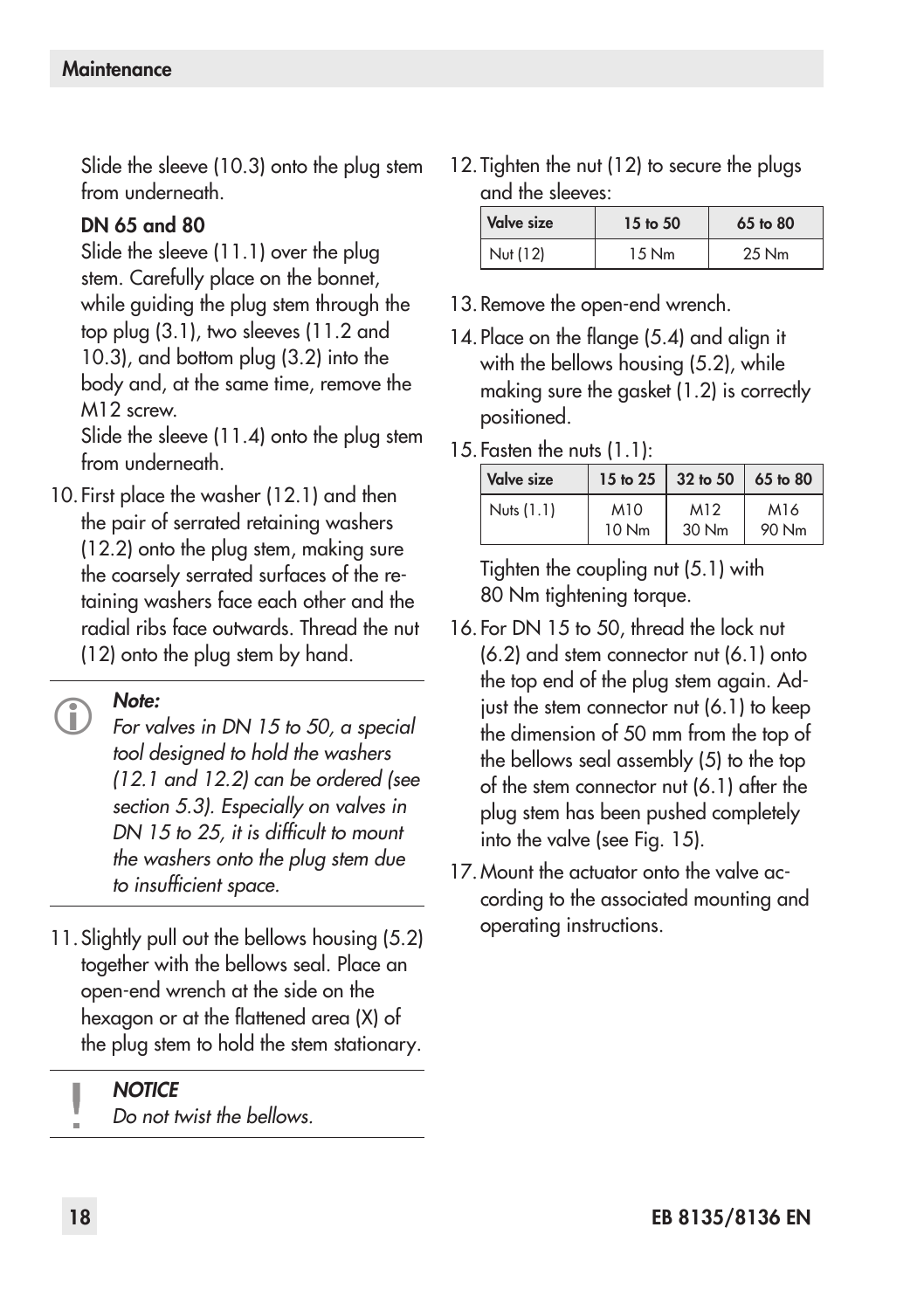# <span id="page-18-0"></span>5.2.2 Diverting valve

### **Disassembly**

- 1. In valves ≤DN 50, unscrew the lock nut (6.2) and stem connector nut (6.1) from the plug stem.
- 2. Unscrew the coupling nut (5.1) from the bellows housing. Remove nuts (1.1) and lift off the flange (5.4).
- 3. Pull out the bellows housing (5.2) and bellows seal as far as they will go. Place an open-end wrench SW 10 (≤DN 50) or SW 13 (≥DN 65) at the side on the hexagon (X) or at the flattened area of the plug stem to hold the stem stationary. Loosen the nut (12) and remove the wrench.
- 4. Unscrew the nut (12). Remove the two retaining washers (12.2) and washer (12.1).
- 5. Pull the bellows seal (5) out of the bellows housing and remove the body gasket (1.2).
- 6. Carefully clean all the parts and check them for damage. Renew defective parts.

### 7. DN 15 to 25

Unscrew the top seat (2.1). Remove the plug (3) from the valve body. Take out the bottom seat (2.2).

### DN 32 to 50

Remove the top plug (3.1) and the three sleeves (10.1, 10.2, 10.3) from the valve body.

### DN 65/80

Remove the top plug (3.1) and the four sleeves (11.1, 11.2, 11.3, 11.4) from the valve body.

### 8. DN 32 to 80

Unscrew the top and bottom seat (2.1, 2.2) using a suitable seat wrench (see section [5.3](#page-21-1)) from the valve body. Remove the bottom plug (3.2) from the valve body.

9. Carefully clean all the parts and check them. If necessary, renew or machine them.

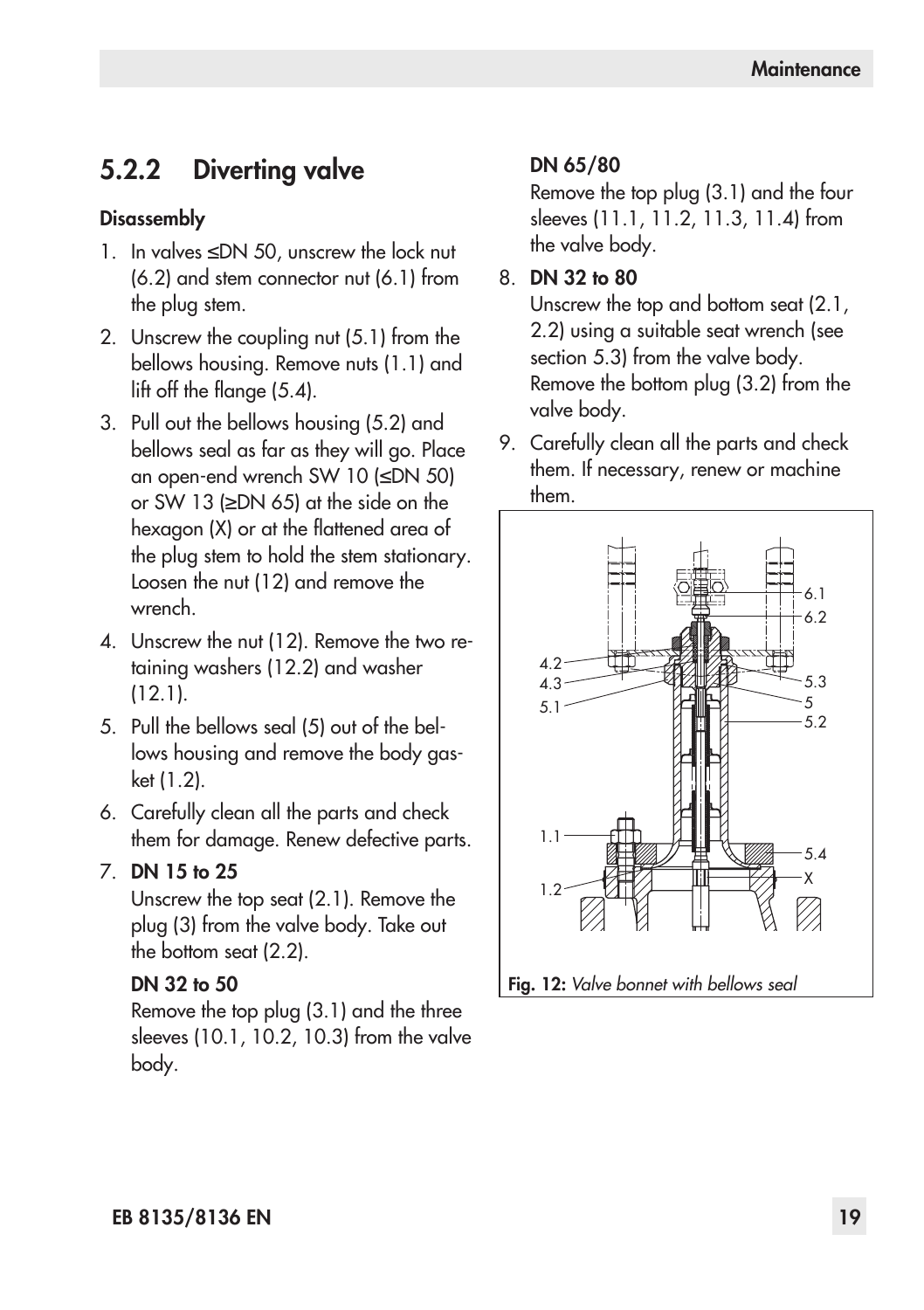#### Assembly

- 1. Apply a suitable lubricant to the gasket (5.3) and thread on the bellows housing.
- 2. Place on the gasket (5.3) and push the bellows seal (5) together with the plug stem into the bellows housing (5.2). Tighten the coupling nut (5.1) by hand at first.
- 3. Apply a suitable lubricant to the thread and the sealing cone of the new or machined seat.

### 4. DN 15 to 25

Screw in the bottom seat (2.2) and tighten:

| Valve size        | 15 to 25         |
|-------------------|------------------|
| Seat thread       | $M32 \times 1.5$ |
| Tightening torque | 120 Nm           |

Place the plug (3) in the bottom seat. Screw in the top seat (2.1), ensuring that the plug can slide into the seat from underneath. Tighten the top seat with the same tightening torque.

#### DN 32 to 50

Insert the bottom seat (3.2) into the valve body. Use the seat wrench to screw in the bottom seat (2.2) and top seat (2.1) one after the other.

| Valve size        | 32 to 50            |
|-------------------|---------------------|
| Seat thread       | $M_{58} \times 1.5$ |
| Tightening torque | 500 Nm              |

Place the top plug (3.1) and three sleeves (10.1, 10.2, 10.3) onto the plug stem one after the other.

#### DN 65 and 80

Insert the bottom seat (3.2) into the valve body. Use the seat wrench to screw in the bottom seat (2.2) and top seat (2.1) one after the other:

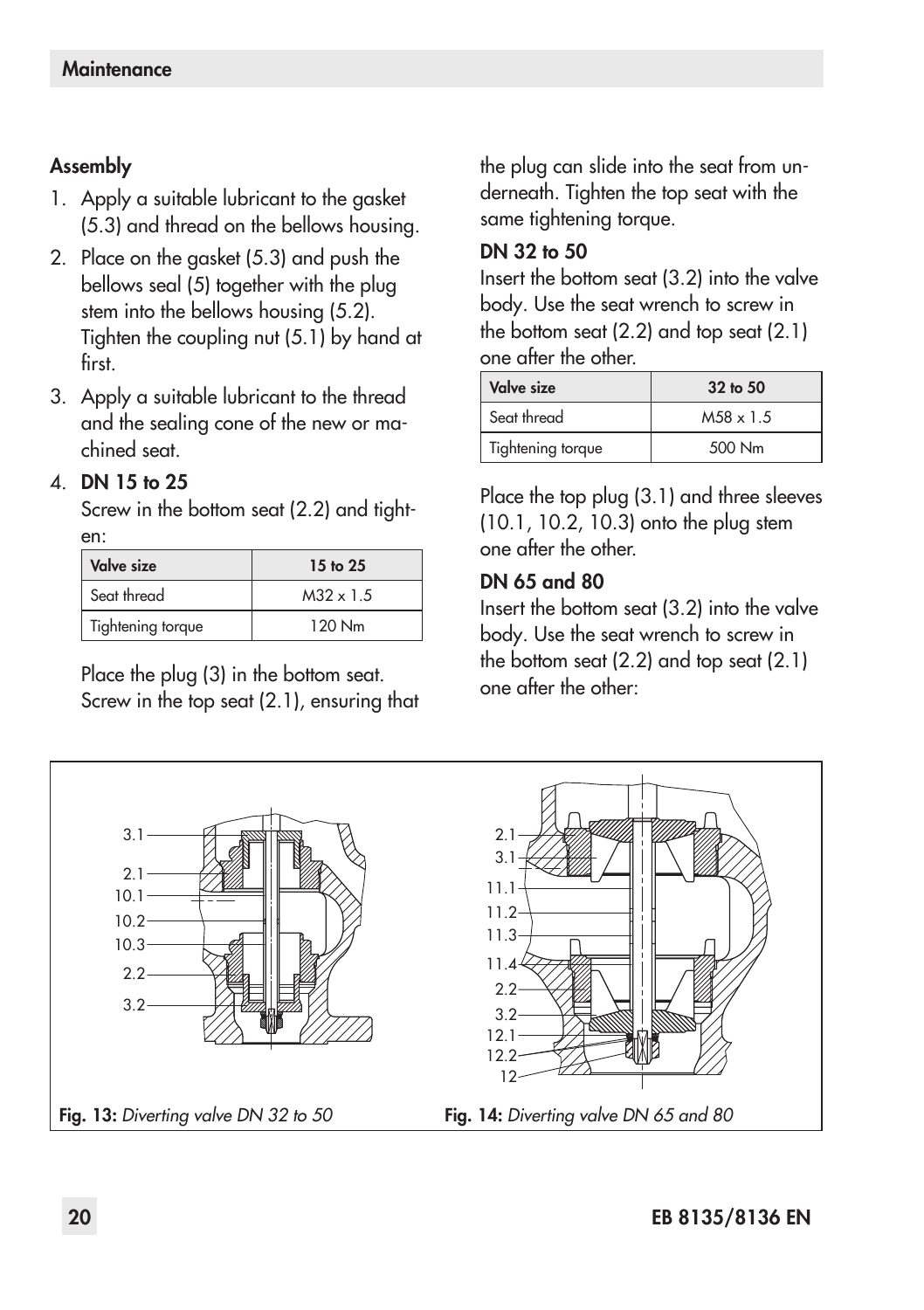| Valve size        | 65 to 80         |
|-------------------|------------------|
| Seat thread       | $M90 \times 1.5$ |
| Tightening torque | 1050 Nm          |

Place the top plug (3.1) and four sleeves (11.1, 11.2, 11.3, 11.4) onto the plug stem one after the other.

5. For diverting valves in DN 32 and larger, insert the bottom plug into the bottom seat.

Insert the gasket (1.2) into the body flange. Carefully guide the plug stem (6) into the bellows housing (5.2). Hold the bottom plug in the seat to push the plug stem in the middle through the plug bore.

6. First place the washer (12.1) and then the pair of serrated retaining washers (12.2) onto the plug stem, making sure the coarsely serrated surfaces of the retaining washers face each other and the radial ribs face outwards. Thread the nut (12) onto the plug stem by hand.

### *Note:*

Œ

For valves in DN 15 to 50, a special *tool designed to hold the washers*  (12.1 and 12.2) can be ordered (see section [5.3](#page-21-1)). Especially on valves in DN 15 to 25, it is difficult to mount *the washers onto the plug stem due*  to insufficient space.

7. Slightly pull out the bellows housing (5.2) together with the bellows seal. Place an open-end wrench at the side on the

hexagon (X) or at the flattened area of the plug stem to hold the stem stationary.

### *NOTICE Do not twist the bellows.*

8. Tighten the nut (12) to secure the plugs and the sleeves:

| Valve size | 15 to 50 | $65$ to $80$ |
|------------|----------|--------------|
| Nut (12)   | $15$ Nm  | 25 Nm        |

- 9. Remove the open-end wrench.
- 10. Place on the flange (5.4) and align it with the bellows housing (5.2), while making sure the gasket (1.2) is correctly positioned.
- 11. Fasten the nuts (1.1):

| Valve size | 15 to 25 | 32 to 50 65 to 80 |       |
|------------|----------|-------------------|-------|
| Nuts (1.1) | M10      | M12               | M16   |
|            | 10 Nm    | 30 Nm             | 90 Nm |

Tighten the coupling nut (5.1) with 80 Nm tightening torque.

- 12. For DN 15 to 50, thread the lock nut (6.2) and stem connector nut (6.1) onto the top end of the plug stem again. Adjust the stem connector nut (6.1) to keep the dimension of 50 mm from the top of the bellows seal assembly (5) to the top of the stem connector nut (6.1) after the plug stem has been pushed completely into the valve (see [Fig. 15\)](#page-24-1).
- 13.Mount the actuator onto the valve according to the associated mounting and operating instructions.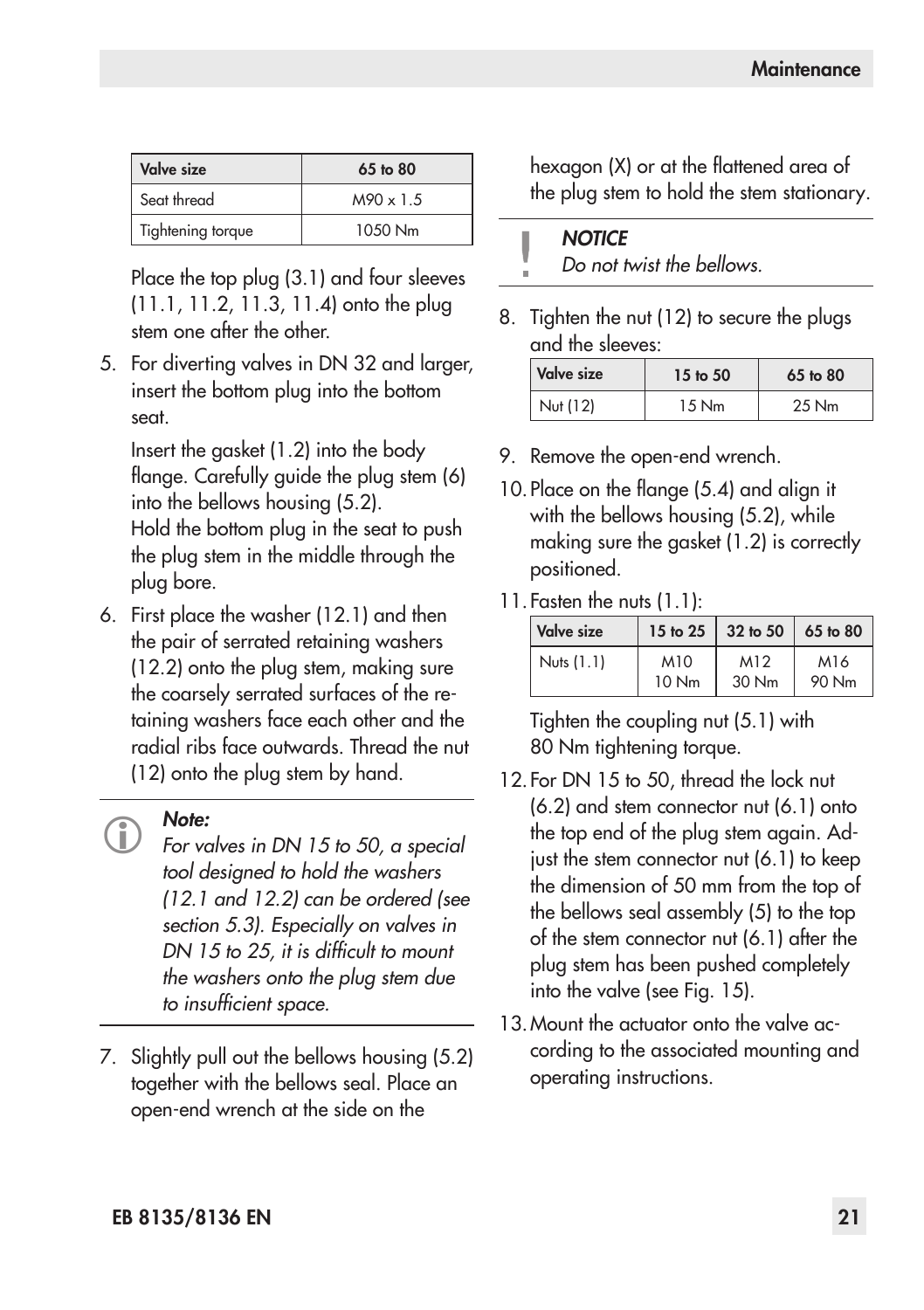<span id="page-21-1"></span><span id="page-21-0"></span>

|  |  |  |  | 5.3 Tools and tightening torques |  |  |
|--|--|--|--|----------------------------------|--|--|
|--|--|--|--|----------------------------------|--|--|

| Valve size                       | DN 15 to 25<br>NPS $1/2$ to 1                                | DN 32 to 50<br>NPS $1\frac{1}{2}$ to 2 | DN 65 to 80<br>NPS $2\frac{1}{2}$ to 3 |  |  |
|----------------------------------|--------------------------------------------------------------|----------------------------------------|----------------------------------------|--|--|
| Seat wrench with order<br>number | 1280-3010                                                    | 1280-3011                              |                                        |  |  |
| Holding tool                     | 1280-3059 for washer (12.1) and anti-rotation fixture (12.2) |                                        |                                        |  |  |
| Tightening torques $(\pm 10\%)$  |                                                              |                                        |                                        |  |  |
| Valve seat                       | 120 Nm (M32 x 1.5)                                           | 500 Nm ( $M$ 58 x 1.5)                 | 1050 Nm (M90 $\times$ 1.5)             |  |  |
| Nut (12)                         | 15 Nm                                                        |                                        | $25$ Nm                                |  |  |
| Body nut $(1.1)$                 | 10 Nm (M10)                                                  |                                        | 90 Nm (M16)                            |  |  |
| Coupling nut (5.1)               | 80 Nm                                                        |                                        |                                        |  |  |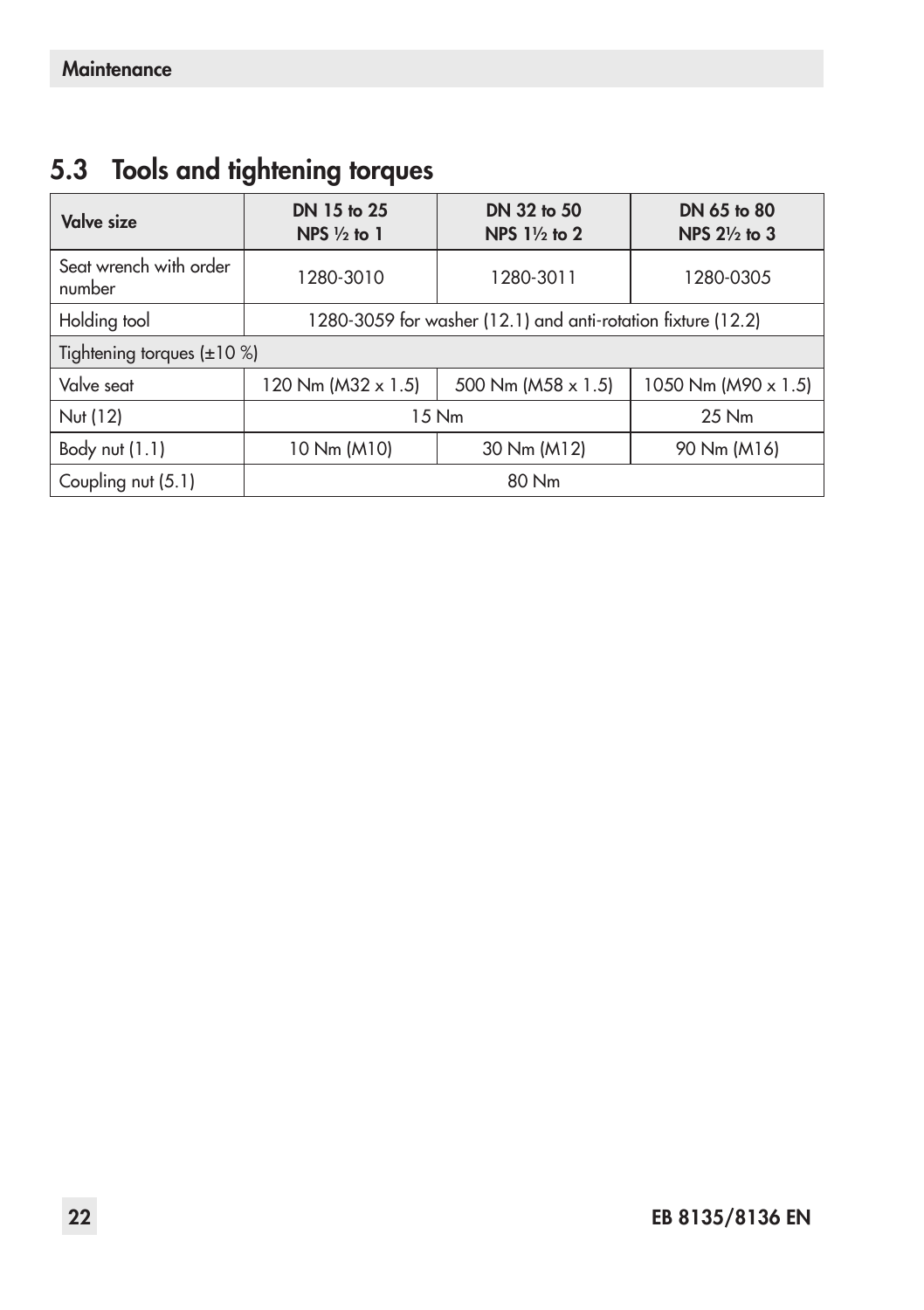# <span id="page-22-0"></span>6 Description of nameplates

The DIN or ANSI versions have different specifications on the nameplates.

### 6.1 DIN version



# 6.2 ANSI version

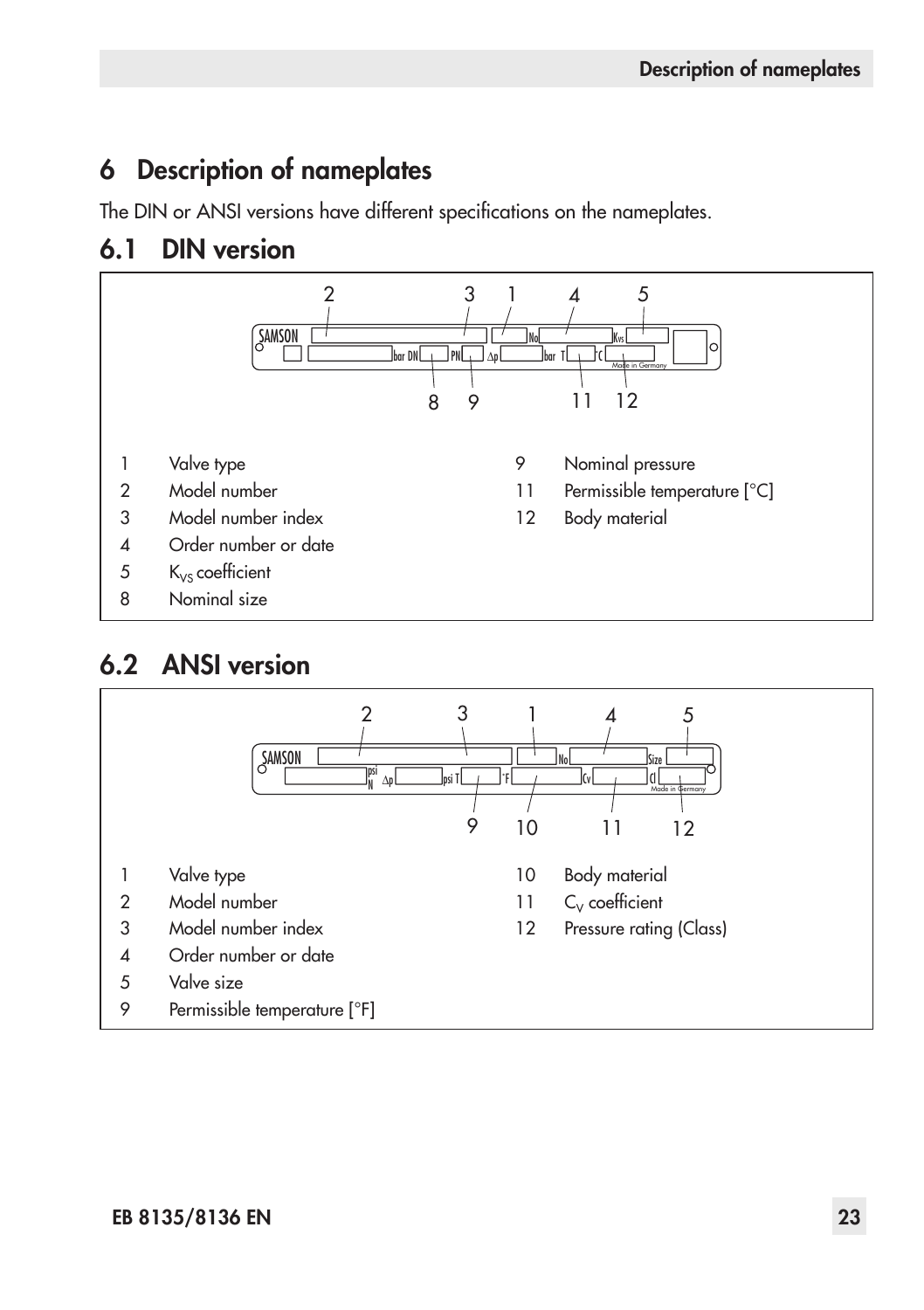# <span id="page-23-0"></span>7 Dimensions in mm and inches

| <b>DIN</b> version  |                  |                   |          |                  |           |  |
|---------------------|------------------|-------------------|----------|------------------|-----------|--|
| DN                  |                  | $L$ (mm)          | $H$ (mm) |                  | $H2$ (mm) |  |
| 15                  |                  | 130               | 70       |                  |           |  |
| 20                  |                  | 150               | 235      | 80               |           |  |
| 25                  |                  | 160               |          | 85               |           |  |
| 32                  | 180              |                   |          |                  | 100       |  |
| 40                  |                  | 105<br>200<br>245 |          |                  |           |  |
| 50                  |                  | 230               |          | 120              |           |  |
| 65                  | 290<br>130       |                   |          |                  |           |  |
| 80                  |                  | 310               | 350      |                  | 140       |  |
| <b>ANSI</b> version |                  |                   |          |                  |           |  |
|                     | $L$ (in)         |                   |          | $H2$ (in)        |           |  |
| <b>NPS</b>          | <b>Class 150</b> | Class 300         | H (in)   | <b>Class 150</b> | Class 300 |  |
| $\frac{1}{2}$       |                  | 7.50              | 9.25     |                  | 3.76      |  |
| $\frac{3}{4}$       | 7.25             | 7.62              |          | 3.62             | 3.82      |  |
| $\overline{2}$      |                  | 7.75              |          |                  | 3.88      |  |
| $1\frac{1}{2}$      | 8.75             | 9.25              | 9.65     | 4.37             | 4.63      |  |
| $\overline{2}$      | 10.00            | 10.50             |          | 5.00             | 5.26      |  |
| $2\frac{1}{2}$      | 10.78            | 11.50             |          | 5.43             | 5.75      |  |
| $\sqrt{3}$          | 11.75            | 12.50             | 13.78    | 5.87             | 6.26      |  |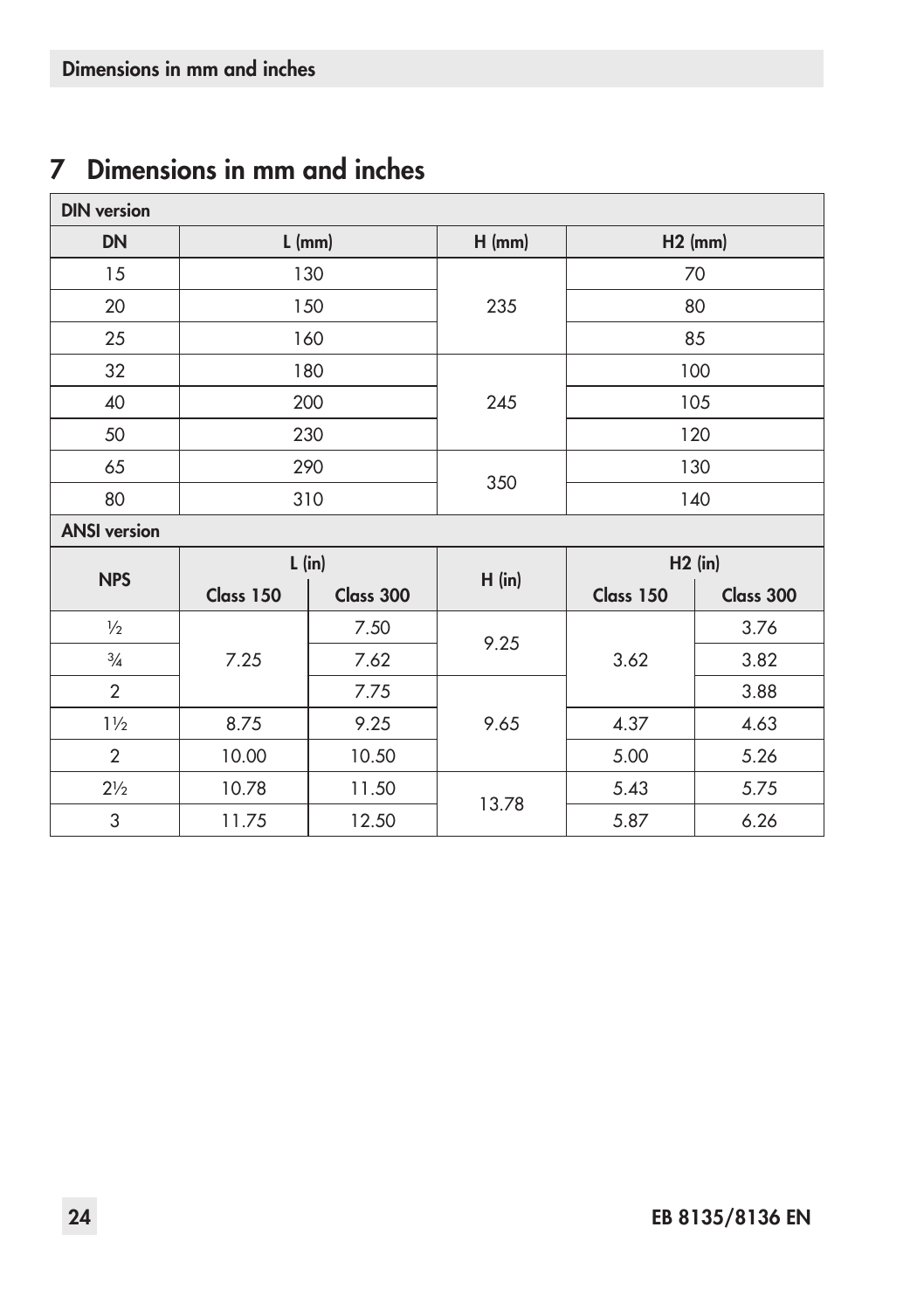<span id="page-24-0"></span>

### 8 Customer inquiries

Please submit the following details:

- *−* Type designation (see nameplate)
- *−* Order number (see nameplate)
- *−* Serial number
- *−* Version and nominal size of the valve
- *−* Pressure and temperature of the process medium
- *−* Flow rate in m³/h
- *−* Bench range (signal pressure range) (e.g. 1.4 to 2.3 bar with a pneumatic actuator)
- <span id="page-24-1"></span>*−* Installation drawing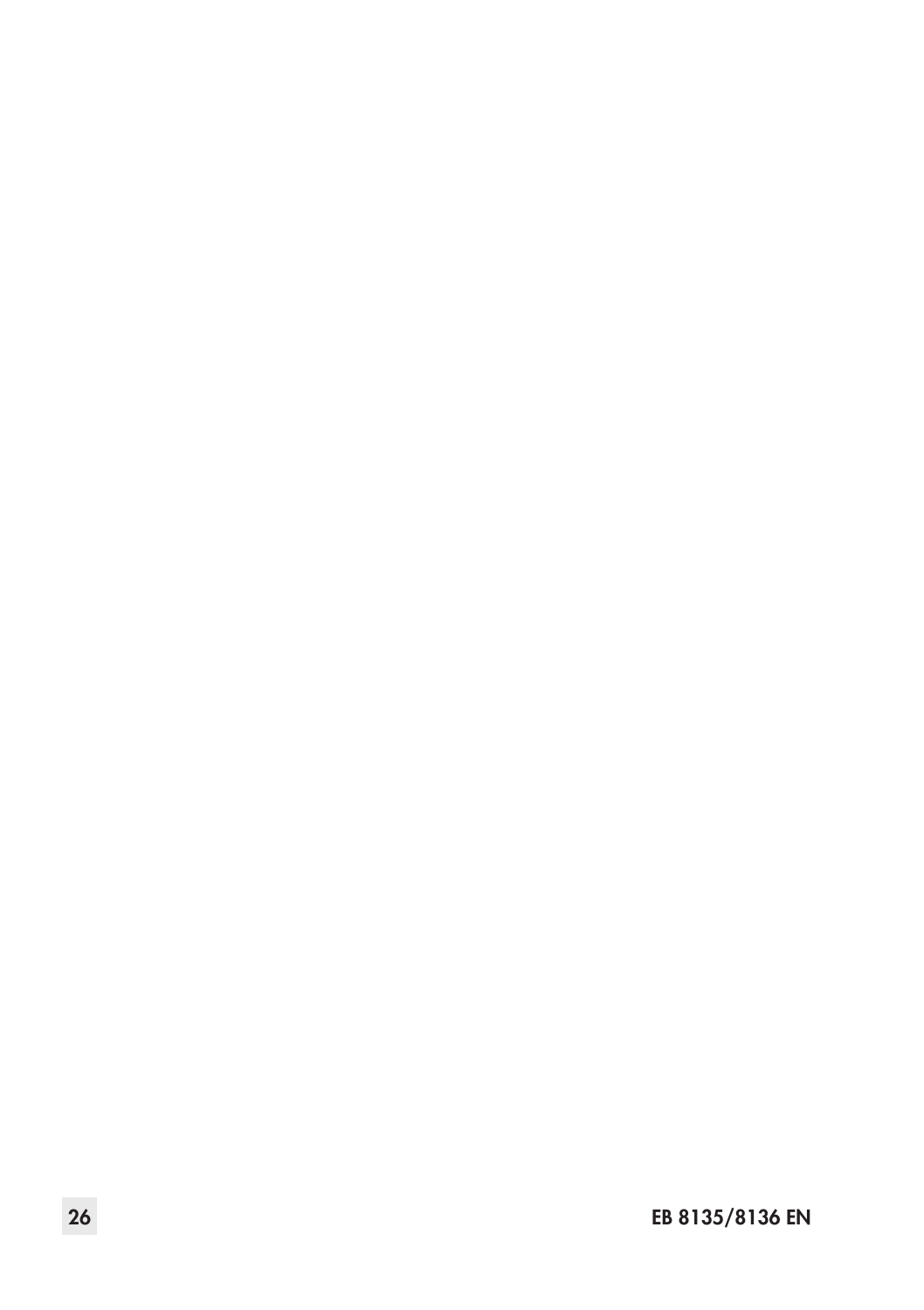EB 8135/8136 EN 27